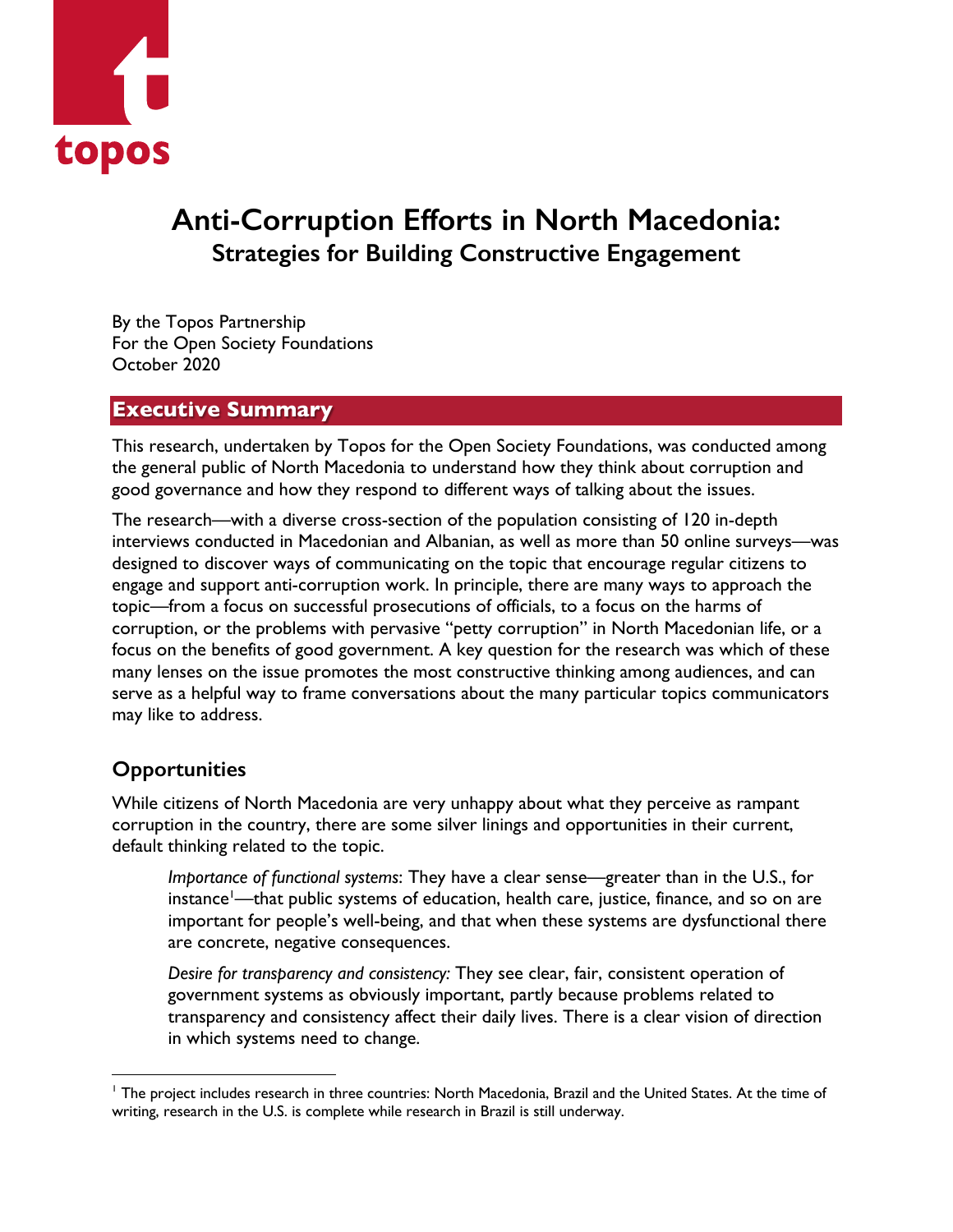*High corruption not "normal":* They see abuses by the powerful as unacceptable behaviors, very distinct from the kinds of things ordinary people do—problems that could be eliminated without fundamentally changing the North Macedonian way of life.

*Big-picture harms to the country:* Citizens of North Macedonia recognize that high-level misuse of official power makes it harder for the country to prosper and progress, and contributes to problems like stagnant wages, inferior health care and education, and younger people leaving for opportunity elsewhere.

*Openness to the idea of public power*: Despite discouragement, people continue to hope that public pressure actually can be an important force in pushing for good governance that benefits people.

# **Challenges**

Of course, there are also significant cultural challenges when trying to engage audiences constructively on topics related to corruption.

*Irrational to change everyday behaviors*: Citizens of North Macedonia perceive improper uses of petty bribes (*mito*) and personal connections (*vrski*) as characteristic of daily life in their country. These are largely if reluctantly accepted as means, for those with access to them, of getting important services such as medical appointments, or favorable treatment from people like university professors. Mito is also seen as a way of compensating helpful workers not paid enough to get buy on. A key challenge for communicators is that *the idea of changing these practices makes no sense as long as the systems in question don't function in clear, fair, effective ways*.

People also perceive that their success and survival in the work world, and/or that of their family and friends, may depend on the good favor of powerful political parties. Once again, it is difficult to ask people not to curry favor with party officials if they perceive this as the only way to protect themselves or loved ones.

*Powerlessness, Negativity, Disengagement*: Citizens of North Macedonia tend to feel there is nothing they can do about high-level corruption, no matter how much they would like to. The problem is vast—a perception reinforced by a steady stream of news stories emphasizing problems but not solutions—and they are powerless spectators or victims, who sometimes seem to suffer from "learned helplessness." In this context it makes sense to complain, but not to engage or act.

*Politicization of (anti-)corruption*: A perception of rampant public corruption makes coherent political discourse about the topic very difficult. It is easy in this context to either believe unsubstantiated accusations ("Of course, all politicians all corrupt!") or to discount legitimate problems ("Opponents will say anything to gain a political advantage!").

# **Recommended Approach**

The research identified a promising way for communicators to navigate cultural challenges and engage citizens of North Macedonia in constructive thought, dialog, and ultimately action.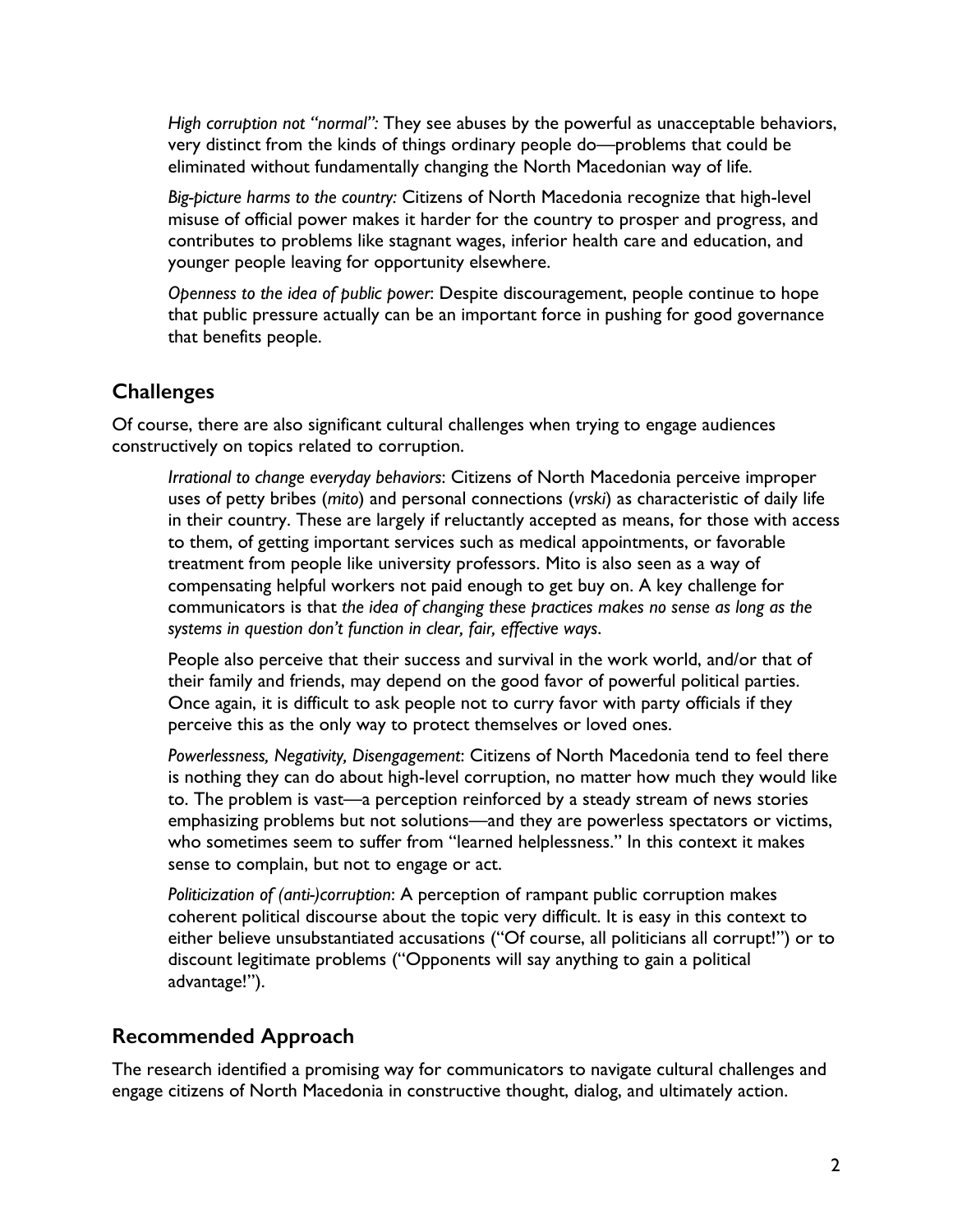Effective communications emphasize the following idea:

### *Public systems and institutions can and do create the outcomes that people of North Macedonia want, when citizens effectively insist that they do their job well.*

The important added element that makes this core idea compelling is "success stories":

### *Specific public systems are changing, modernizing, and creating important benefits, partly because of public pressure to do so.*

In short, compelling example(s) are an important tool for conveying an important core idea.

Communicators can put audiences in a constructive and hopeful frame of mind about good government outcomes, and set up conversations that can include explicit anti-corruption ideas, if they use the right kinds of examples:

*Focus on success* – rather than forefront problems, which reinforces pessimism.

*Real world* – Good governance isn't just hypothetical or aspirational.

*Systems* – It is helpful to focus on pushing *systems* to achieve what they are supposed to, as opposed to focusing only on good or bad actors.

*Manageable challenges* – rather than start with a focus on government and society as a whole.

*Outcomes people care about* – People want corruption punished, but are even more interested in things like timely health care, clean air, fair schools. Examples reinforce that all of these come from government that operates in the public interest.

*Role for regular people* – People do have an active role to play, as leaders of change or as crucial supporters.

*Modernization* – Examples that refer to new technologies or new developments, for instance, are a source of pride, and also reinforce that a generational shift in practices is possible.

The following is just one example of how communicators might use a success story to convey the core idea, and then bridge to the topic they want to focus on.

#### Sample language:

*New technology and new ways of sharing information are helping citizens of North Macedonia push for government to do positive things. For example, in 2014 Gorjan Jovanovski launched "AirCare," an app that shows real-time air pollution levels in different regions. As a result, thousands of people demanded government action, leading to the "Plan for Clean Air." We should remember this example when we think about improving not just air quality, but [XXX]. If people push for specific demands, we can make sure government is working in our best interest—not just with pollution, but in other ways.*

Importantly, this approach *should not be seen as endorsing current government practices*, but rather pointing out that good government is *possible* under the right circumstances. It is very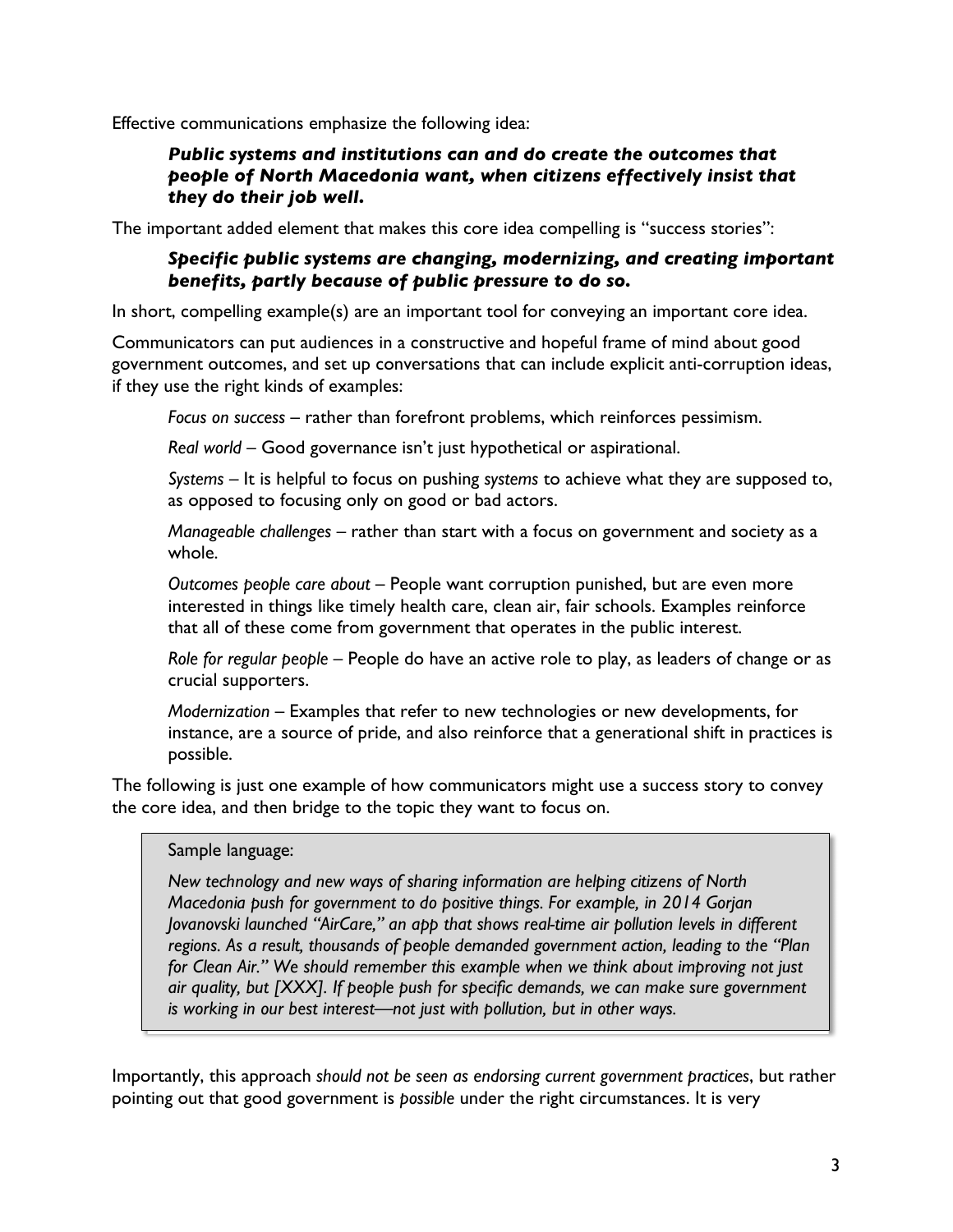compatible with a critique of government, and the explicit or implicit premise for the communication is always that *current government practices are problematic, but improvement is realistically possible*. Communicators can choose their own ways of signaling this perspective, in order to ensure that the message is not misunderstood as an unrealistic or propagandistic claim that "all is well."

# **Missing the Mark**

The recommended approach is much more helpful than other approaches that were tried in the testing. For instance:

*Focusing on the nature/definition/extent/harms of corruption* – simply reinforces feelings of frustration and disempowerment.

*"Success stories" about people being punished* – don't address the core perception of widespread abuse, even if one individual gets caught.

*A primary focus on the public will* – can lead back to putting blame on the public for "allowing" corruption to happen, or can lead to public "demands" for undesirable outcomes.

*Focus on generational change* – i.e. the idea that younger people want more honest and transparent government – can leave many feeling there is no role for them, or that history will naturally take its course without public effort.

*Working against corrupt practices in daily life* – is ineffective because it doesn't address the dysfunctional systems people must somehow navigate.

The body of the report, plus additional products from the project, offers greater detail about challenges and opportunities, but the core promising outcome from the research is an approach that can allow communicators to engage audiences in new, more energized, informed and constructive ways.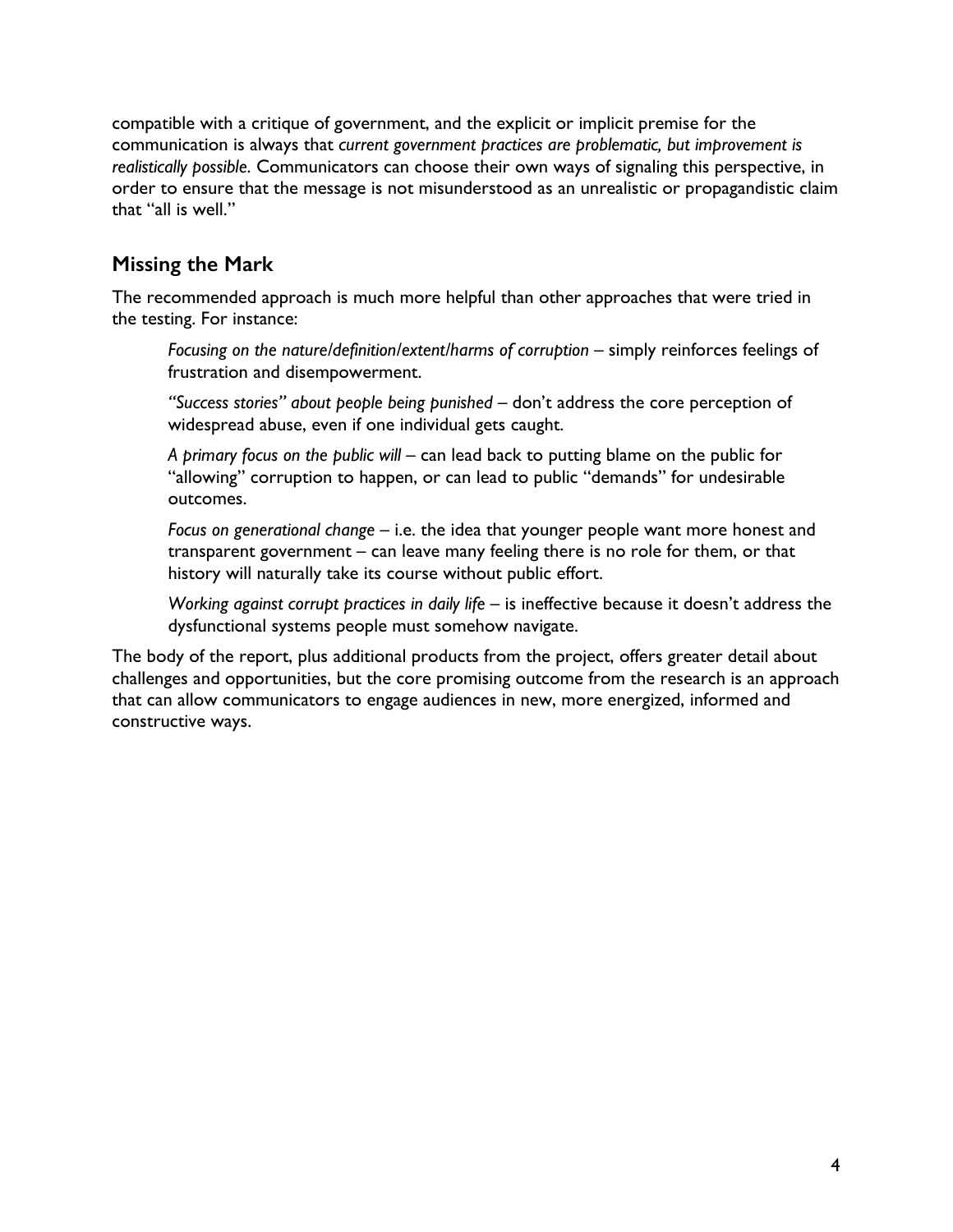### **Introduction: What is the Conversation About?**

Everyone agrees that North Macedonia has a problem with corruption. Widely acknowledged problematic practices range from the familiar, everyday bribes (*mito*) and reliance on connections (*vrski*) to the widespread cronyism, racketeering and abuse of political influence that takes place among elites.

In recent years, the population has shown a willingness to engage actively with the problem. The 2016 "Colorful Revolution" was in large part a popular reaction to corruption and official impunity, and there was broad-based enthusiasm for Katica Janeva's Special Prosecutor's Office as a way of dealing with high-level graft and racketeering. In the end, the Colorful Revolution succeeded in removing a government, but did not seem to change the prevailing dynamics of corrupt behavior, and the spectacular collapse of the Prosecutor's Office amid a bribery scandal —during the course of this project—has severely impacted people's optimism that they can secure for themselves an honest, transparent government.

One of the key goals of the project has been to explore what kind of conversation can (re)engage audiences in constructive ways, so that change in the country is more likely. How can we revitalize public commitment to action on this front? Should this be a discussion of the nature of corruption? of anti-corruption? of popular power and democracy? of clean government? of effective public systems? of the rule of law? of daily life?

The results of the research establish that the answer is less about the words that are used, and much more about the concepts and the story at the heart of the communications. In particular, this narrative must include reminders of the important, valued outcomes that citizens of North Macedonia feel they deserve from their public systems, it must support the idea that public choices and actions matter, and it must highlight real-world successes where rules and systems have been put in place to keep systems on the right track.

The challenges are deep when communicating about the topic, but the research shows that citizens of North Macedonia are open to reconsidering their discouragement about change, given the right conversation.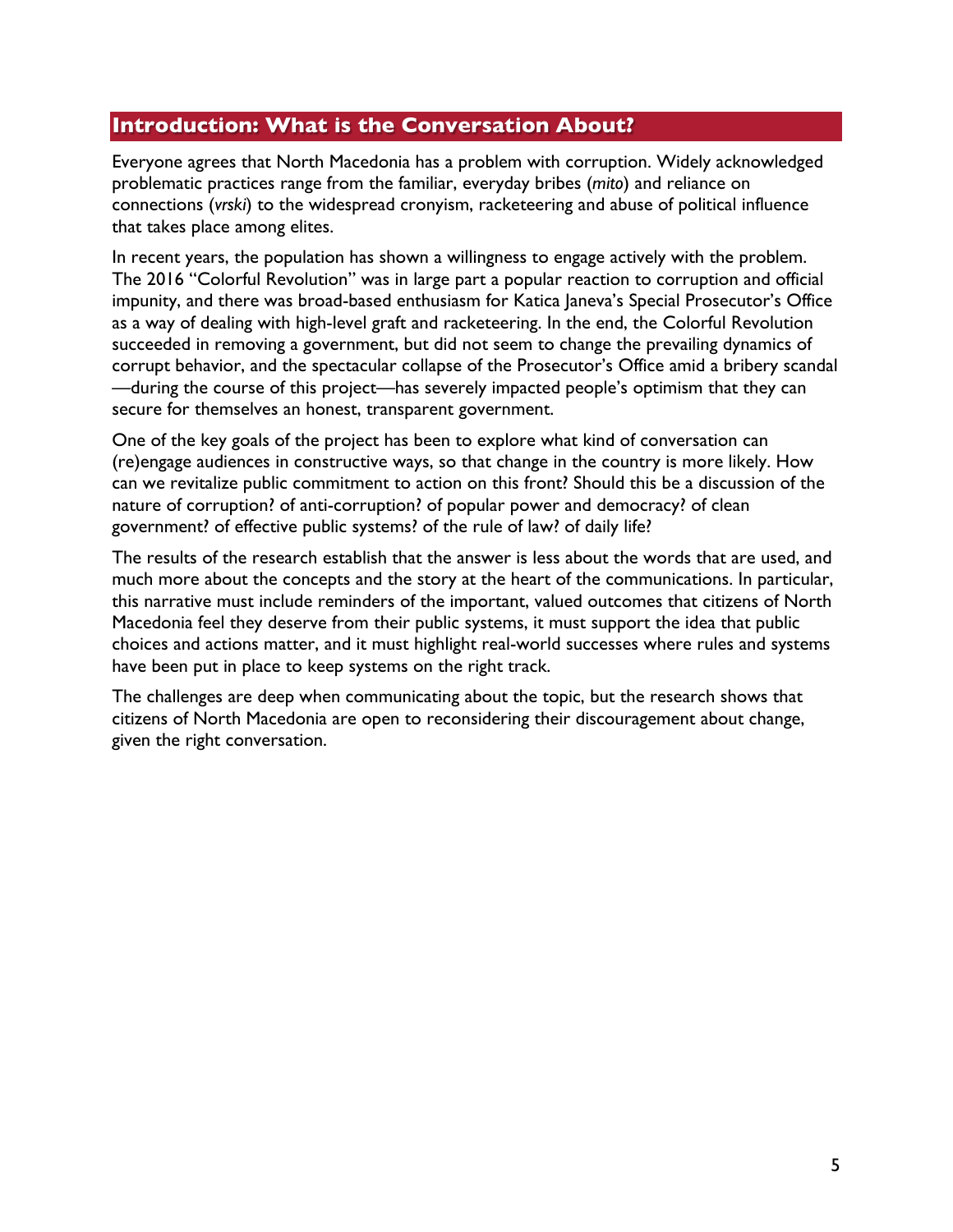### **Research Approach**

Developed over nearly twenty years of close collaboration between its three principals—a cognitive linguist, a public opinion strategist, and a cultural anthropologist—the Topos approach is designed to deliver communications tools with a proven capacity to shift perspectives in more constructive directions, give communicators a deeper picture of the issue dynamics they are confronting, and suggest the fundamentally different alternatives available to them.

Throughout our unique research process, the focus is on exploring—and ultimately finding ways of shifting—the current "cultural common sense" that shapes thinking on a given issue. In order to make progress, we need to understand the widely shared (mis)understandings, values and perceptions that are currently standing in the way of action and engagement; and we need to develop communications approaches that reach people at this same level.

To change the cultural common sense, ideas must be clear, compelling and "sticky," and must offer a new perspective that leads to new conclusions and actions.

In this case, our approach for exploring these questions included a combination of several methods.

# **In-depth Conversations**

The earliest phase of research entailed 128 in-depth conversations—in-person from January through February 2020, and by phone or internet beginning in March due to the COVID-19 epidemic. Research subjects included a mix by gender, age, and political orientation. The research was divided evenly between Macedonian and Albanian speakers and drew on people from all around the country. Conversations—mostly one-on-one but also in small groups ranged from 30-60 minutes and were recorded for close analysis.

These interviews, based on principles of cognitive anthropology and linguistics, yield insights not available from standard interview, polling, or focus group techniques. The goal of these semistructured interviews is to approximate a natural conversation while also encouraging the subject to reason about a topic from a wide variety of perspectives, including some that are unexpected and deliberately challenging. One of the key goals of Topos's approach to interviewing is to encourage subjects to think aloud about the issue, rather than reproduce opinions they have stated or may have heard before. Put briefly, this analysis focused on how people think rather than what they think.

# **TalkBack Testing**

Building on the insights from earlier conversations and analysis, in TalkBack Testing over 70 research subjects each read three brief texts (80-150 words), and responded to questions and attempts to repeat the content. In May and June 2020, 7 different texts were tested in both Macedonian and Albanian versions.

This unique approach developed by Topos principals allows us to determine how people interpret an idea, as well as the viral quality of an idea: does it "stick" and can people pass it on to others? In short, TalkBack testing is a tool for determining whether an idea is clear and memorable, whether it leads to the right kinds of thinking and can serve as an effective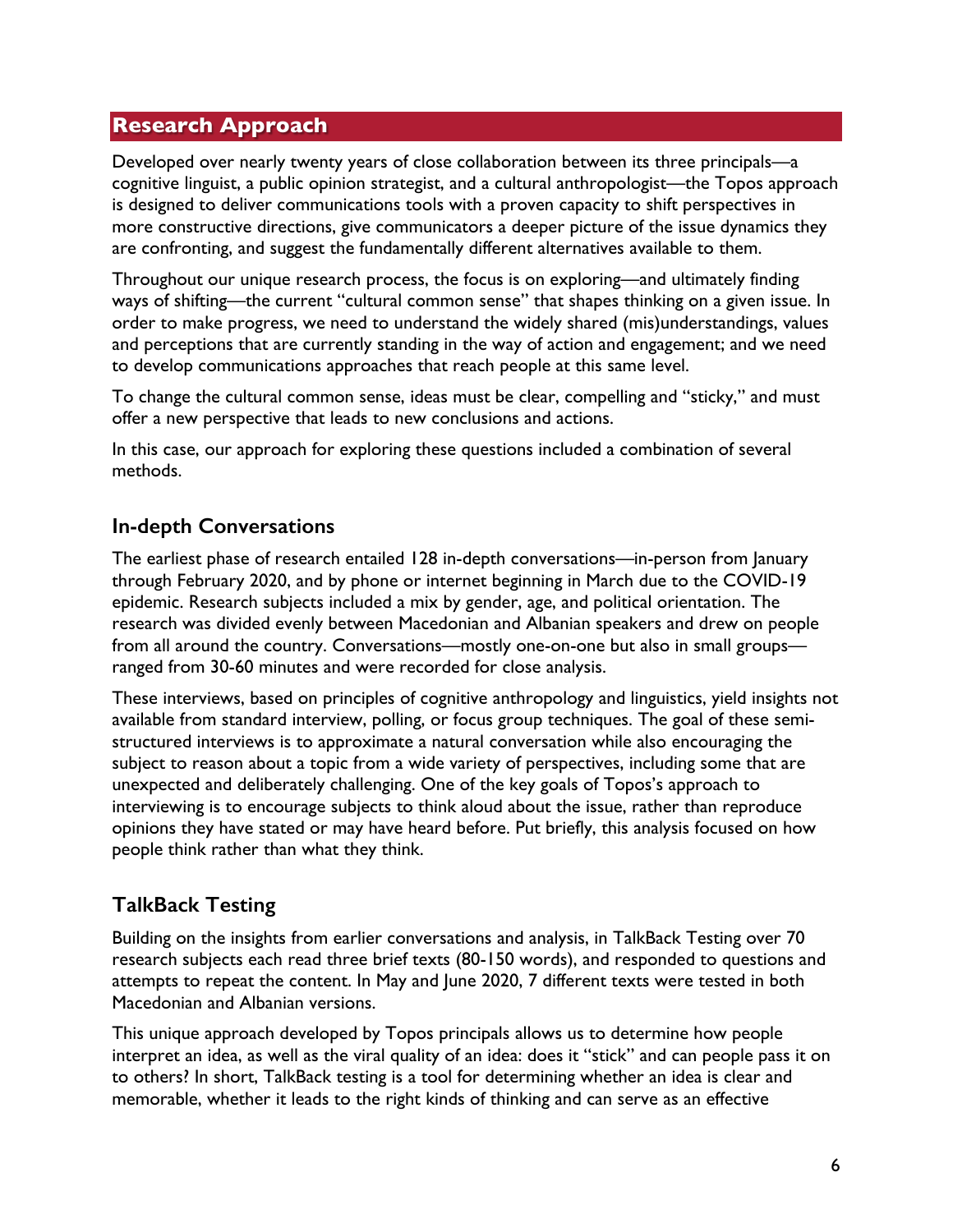"organizing idea" for communications. This is a far higher bar than most research methods attempt to achieve, but one that we feel is essential to developing a truly effective communications strategy, with potential to shift the culture. An idea has no potential for this kind of impact if people don't remember and actively use it.

# **Note on Macedonian and Albanian language research**

Research was conducted in both the Albanian and Macedonian languages, but on this issue at least there were no strong differences between Albanian and Macedonian speakers in their thinking concerning corruption. The issues around the petty use of bribery and personal connections are common among all ethnicities in the country, as is the desire to see the country function better and more fairly for all of its citizens.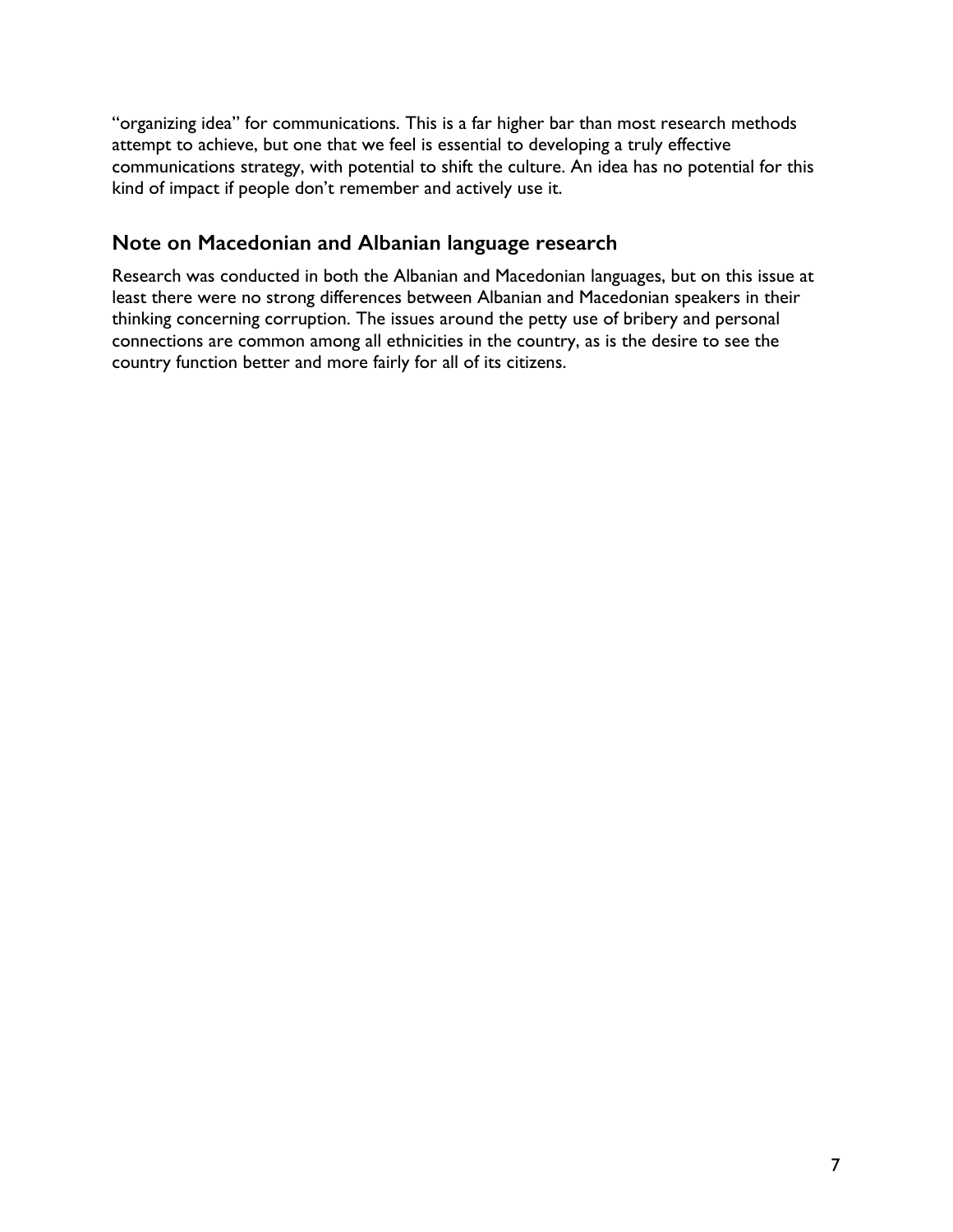# **Opportunities**

There are several promising aspects of North Macedonian citizens' current, default thinking related to corruption that provide interesting openings to build on.

### **Importance of functional systems**

Citizens of North Macedonia have a relatively clear sense—greater than in the U.S., for instance —that public systems of education, health care, justice, finance, and so on have important, constructive roles to play in society and in their own lives.

They are equally clear that dysfunctional systems are having a negative impact on their country and the lives of individual North Macedonian citizens.

*[To make] a minimal living for an individual and especially a family here in our country it's a problem. No jobs, unstable economy, no state aid, no benefits. But abroad, in Europe this minimum is guaranteed to them. I believe that young people have left for a better life . . . including cleaner air, better living, better health care, and so on. (36-year-old woman, right leaning, Gostivar)*

*Society can't move forward, it can't develop economically due to these reasons. I think that mito and corruption affect society because for a certain group of people it is favorable for the majority to be in poverty and kept in ignorance and economically dependent on institutions and politics, so that they can profit. (42-year-old man, Kocani2 )*

*[People] think they will have a safer life [abroad] even if they won't work in their profession. I think the cream of the young people have fled, and I see that politics is not taking measures to stop this. (25-year-old man, Tetovo)*

There is no hesitancy about insisting that people have a right to proper service from government systems—again, quite different from in the U.S.

### **Desire for transparency and consistency**

Like experts in this area, the North Macedonian public sees transparency and fair application of rules and oversight as common-sense requirements for us to achieve fairer and more effective governance—particularly because problems related to transparency and consistency play out in ways that affect daily life.

*I think most people leave not because of the economic factors but the lifestyle they are forced into. Whether they get fairer treatment there or not, I don't know. (Participant in focus group)*

*Those are the countries where the young people from Macedonia go to, or dream of going to: countries where you can prosper, because you are well educated, because you are an expert, a good doctor, a good teacher—a place where all of this is valued and recognized. (41-year-old woman, Struga)*

<sup>&</sup>lt;sup>2</sup> Please note that not all participants shared their political leanings.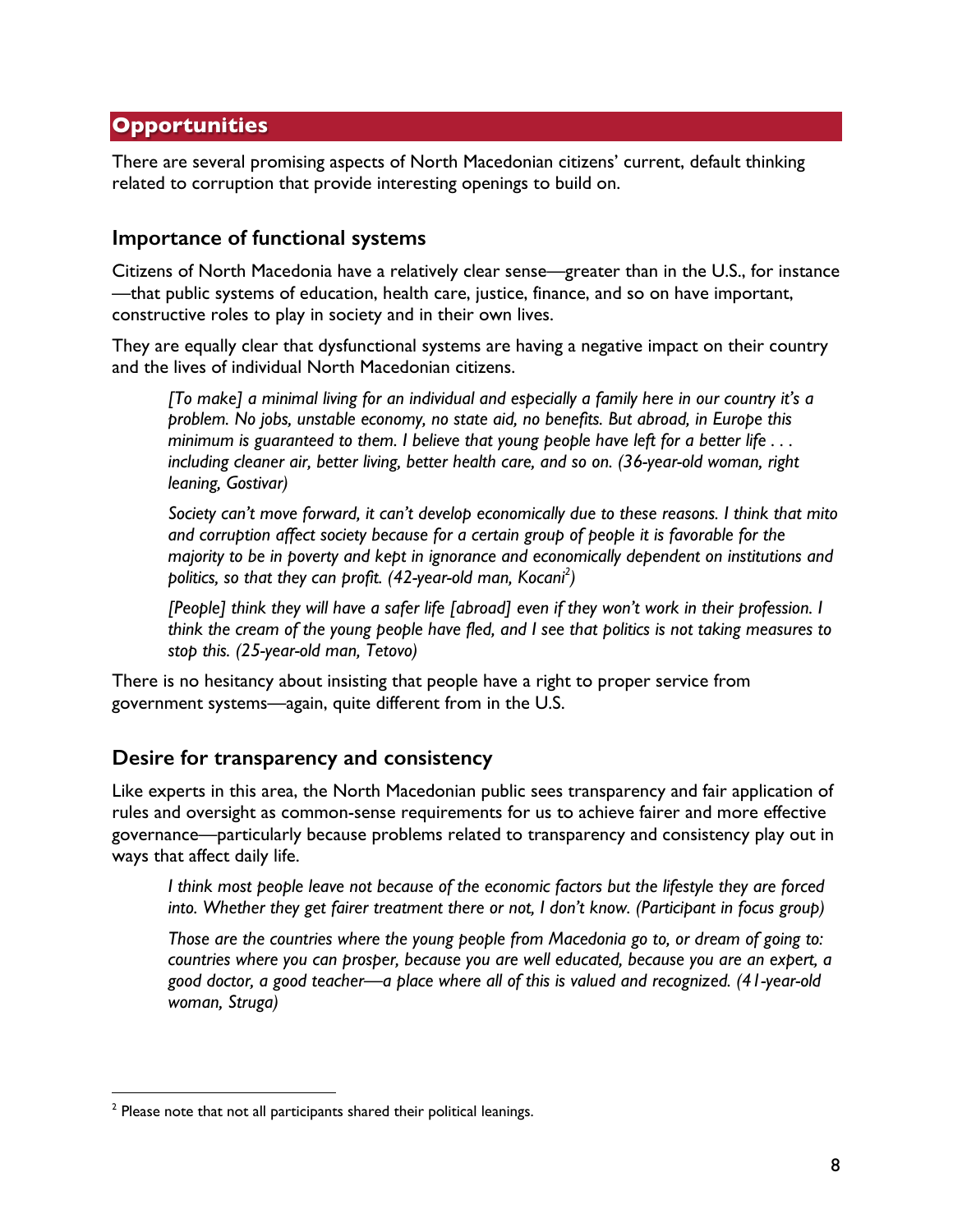*… I have given up on a career in Macedonia. The topic [respecting the queue] should be very important for the country, but I don't think that there is any law and order here" (31-year-old man, Eastern Macedonia)*

The bright side of these frustrating challenges is that there is a clear vision of direction in which systems need to change.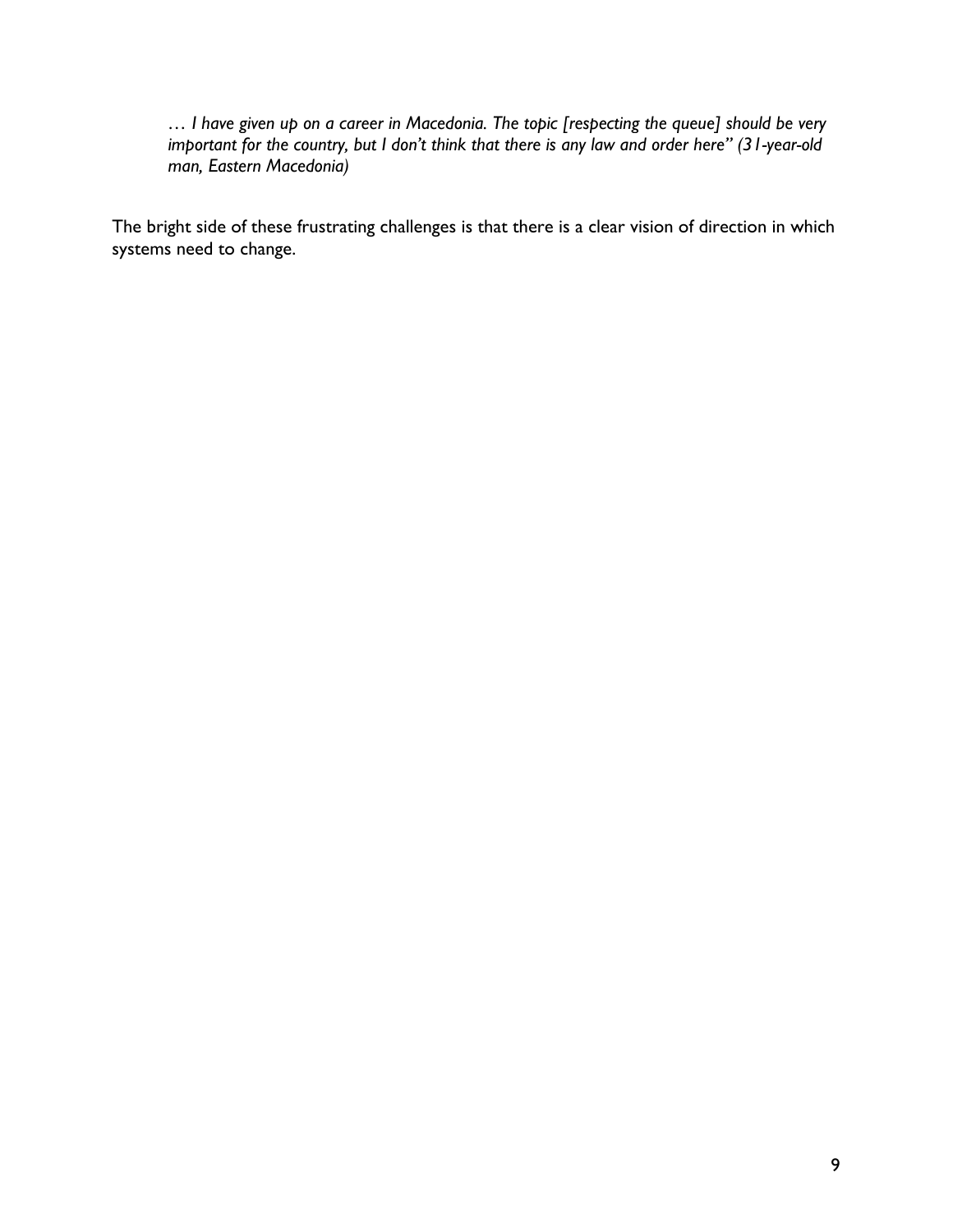# **High corruption not "normal"**

Unlike daily acts of petty bribery, for instance (see next section), abuses at the top are not seen as typical of North Macedonian life. Rather, when powerful people abuse their positions in order to enrich themselves or help their friends, these are seen as unacceptable behaviors and very distinct from the kinds of things ordinary people do.

*Those two words are very close according to me, mito and corruption. However, racketeering is something completely [different]—it's at a higher level. … Racketeering is from the film Godfather." (52-year-old woman, Skopje)* 

*Metastasis in a society—the impact of corruption is the dysfunction of a society, of the state. Racketeering is the highest crime… (47-year-old man, center-leaning, Tetovo)* 

In principle, at least, this means government corruption should be punishable and preventable.

# **"Big-picture" harms to the country**

The topic isn't just about daily or personal frustrations. When average North Macedonian citizens consider public corruption, they often feel that the widespread misuse of official power is at the heart of their country's failure to advance and progress. Problems like low and stagnant wages, inferior health care and education, a younger generation leaving for opportunity elsewhere, are all evidence for North Macedonian citizens' sense that they are stuck in place, unable to get their country moving forward.

*In a country where there is so much bribery and corruption, as I think there is in the country, I think it can hardly prosper. When taxes are evaded, health and other institutions cannot prosper, and one of the basic problems is the non-functioning of the judiciary system, i.e. justice. (49-year-old woman, center-left leaning, Skopje)*

*So we as citizens who have decided to stay and live in this country are… victims of all of those events. If the social structure is destroyed, then there won't be a state, nothing will exist. Simply said we… I don't know how to say this—maybe it's best if I say that we ourselves cut the branch we stand on. If there are no more people in these areas, there won't be a state, there won't be any officials, nothing. (30-year-old man, left-leaning, Prilep)*

*Without money nobody cares about the sick person. Even if they are 70 or 80 years old, they won't look at them if they aren't treated to something. The staff, the doctors—they won't look at him. Doesn't that person have a right to live? (42-year-old woman, right-leaning, Skopje)*

While depressing in some important senses, this recognition of the real harms of a corrupt system places citizens of North Macedonia ahead of many in the United States, for instance, who may resent corrupt politicians yet see no specific harms to themselves from unethical practices.

# **Openness to the idea of public power**

Despite the discouraging track record, there is a lingering hope that public pressure actually can be an important force in moving the country forward, toward good governance that benefits people.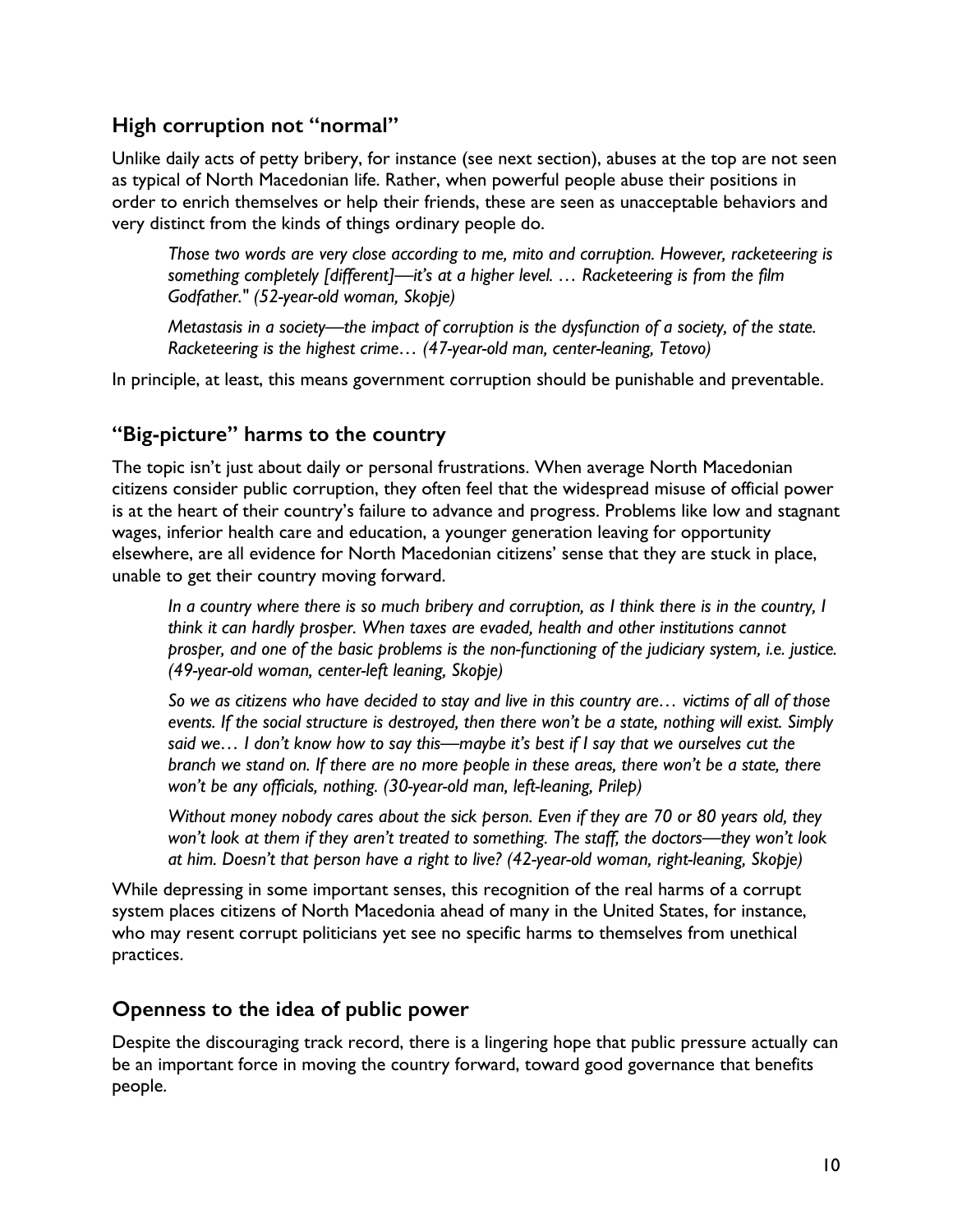*If nothing else at least we learned [from the Colorful Revolution] that protests can change the situation—if a person fights for their rights or for what they think is their right, that they should protest and not believe that in our country nothing will change anyway. So our thinking has changed in terms of whether or not something can be achieved by protest. (43-year-old woman, center-left leaning, Skopje)*

*In general, we can say there is improvement in some aspects [since the Colorful Revolution]. … There is a political peace in terms of interethnic relations which are not in the spotlight as they were before. (46-year-old man, Skopje)*

*What do you mean average people don't have the power to go against parties and corrupt leaders? We need to become aware that the power is in the average person and his capacity for collective consciousness. If we all have enough trust in each other and hold to one idea that is opposite to that of the parties, for example we don't like their policies, their use of the people… we need to collectively go against that, be prepared for pressure, the crisis that will follow, but go against the bad system to the end (24-year-old woman, Gevgelija)*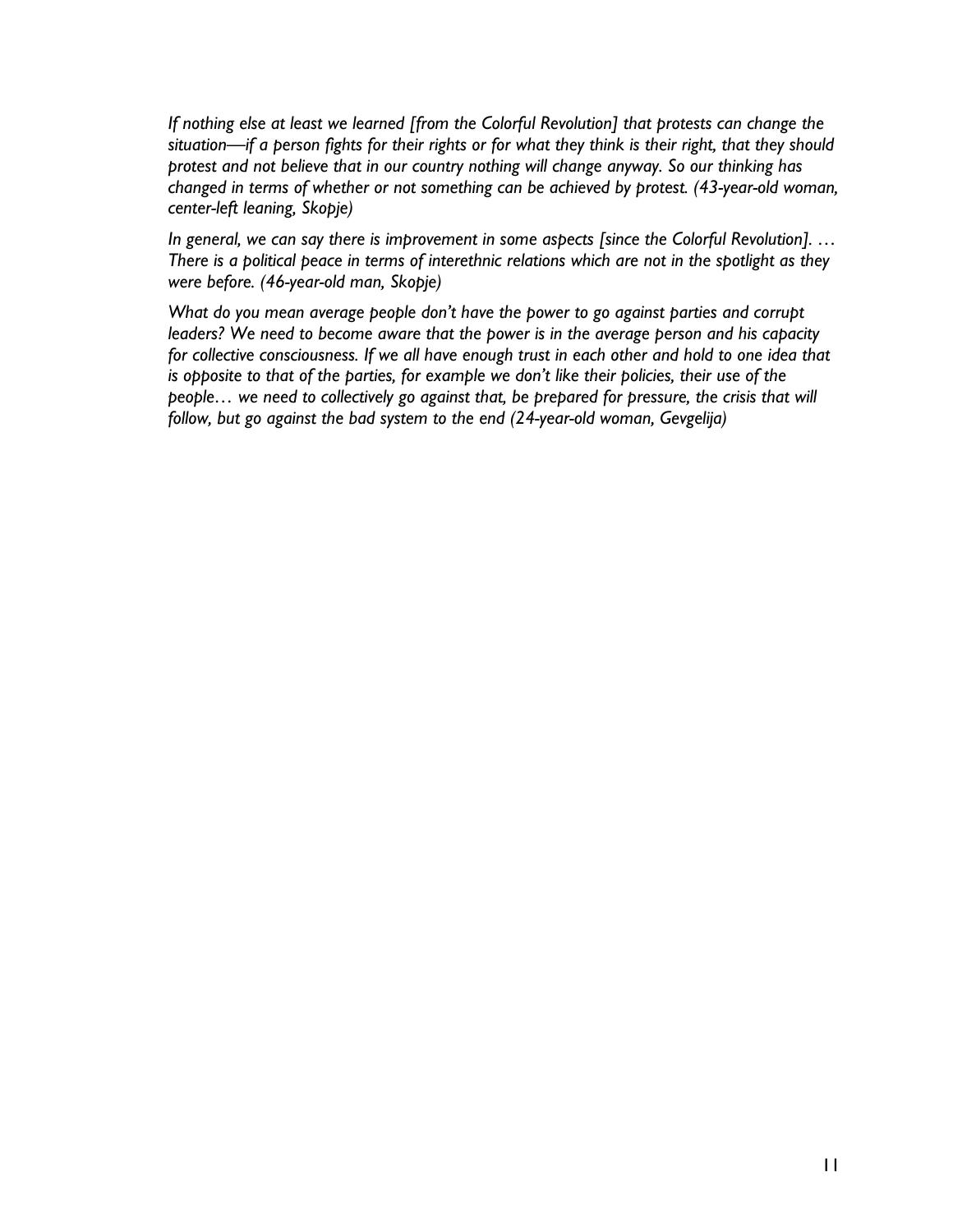### **Challenges**

The following patterns observed consistently in the research constitute challenging aspects of the cultural/cognitive landscape that must be navigated.

### **A culture of everyday corruption: navigating dysfunctional services**

It is difficult to ask or expect people to change everyday acts of corruption (sometimes called "petty corruption" in the social science literature), if they regard these as the best or only way to meet ordinary needs. Media reporting often reinforces this sense of pervasive corruption:

There are some cases in which people may refuse to give bribes even if that means that they won't get a certain service, for example the administration not resolving their case on rightful ownership. But when it comes to health, that's an existential issue which they can't give up on and that's why the bar is lower there. (Malinovski, Trpkovski, G. Zivot so korucpija – nesigurnost, nebulozi i nepravdi, Prizma.mk, 30.04.2020)

The research confirms that citizens of North Macedonia see their culture afflicted from top to bottom with corrupt practices. People may feel that they need to give *mito* to a doctor or nurse for better treatment; a student may buy expensive books from a teacher to ensure a better grade; a person will resort to personal connections—*vrski—*within a bureaucracy to bypass confusing procedures or long waiting periods.

*There's a rule in Macedonia: it's not important who you are, but who you know. Nothing without vrski. So, vrski are a way of communicating—you have your own man, you don't take the right path and through vrski try to get something you need, get something done faster. (45 year-old man, center-left leaning, Gostivar)*

*...The key of everything is call someone and get a job done...I feel ashamed sometime, but this is it...this is a result of political parties, they spread their forces everywhere." (36-year-old woman, left-leaning, Tetovo)*

*Macedonia is the mother of corruption and racketeering. Everyone familiar with life in Macedonia will tell you so! We witness it every day…. Mito and Vrski...Both are very wrong! Unfortunately it has become normal in our society. People that use mito and vrski are viewed as people who can manage things: resourceful. The worst part about using mito and vrski is that it has become so normal that people have started to praise it as if it was positive. (34-year-old man, left-leaning, Kichevo)*

People typically excuse or sympathize with these behaviors when they are seen to be an effort to get what one actually needs from institutions and bureaucracies that are not inclined to serve the public well—but rather to withhold fair and effective service. People acknowledge that *mito* or *vrski* are "wrong" in some sense, but also see them as understandable responses to dysfunctional systems.

*You have to look for friends to get something done. I have been in a situation where I had to carry my passport around for 6 months. Why? Because I couldn't get to the institution to get my picture taken for my identity card during working hours. We deal with those kinds of things. And in those moments you have to look for friends to get things done. (45-year-old man, centerleft leaning, Gostivar)*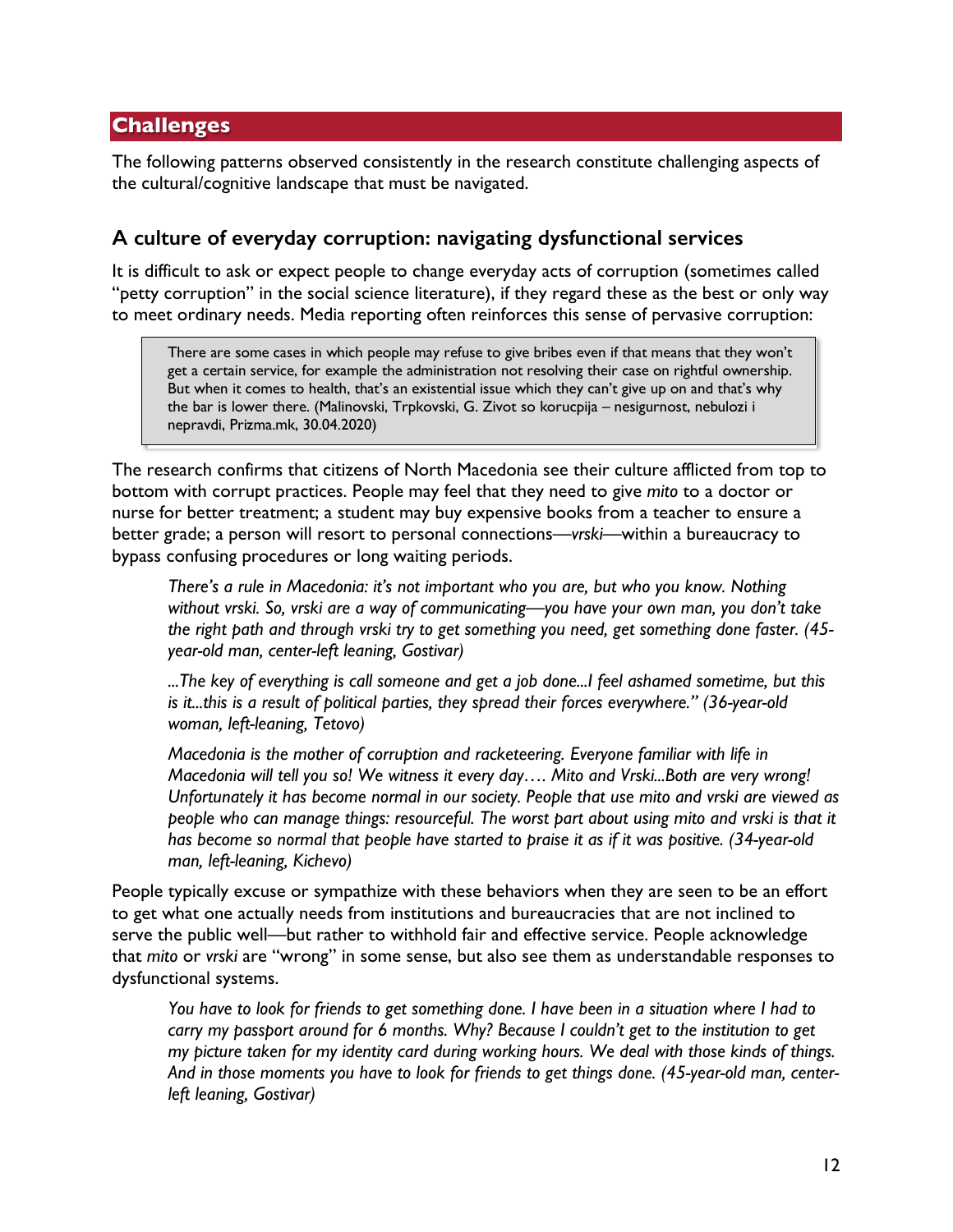*In fact, in North Macedonia in order to get something done one first looks for possible "connections." My colleague during my bachelor studies in Law failed in the exam twice because she was not prepared to pass it until she found a person that was a "well-known" judge in the district court in which he interfered to the professor using his authority; my colleague passed the exam with the highest mark possible without taking the exam but only by using her connections unfairly. (23-year-old woman, left-leaning, Tetovo)*

Research observation: When prompted to think about the ways to make a hypothetical institution less corrupt, one participant simply said "get institutions to work"—she explained further that there was no reason besides the poor financial status of employees for institutions to be inefficient. According to her, people wouldn't have to engage in petty corruption if they didn't need that to get basic tasks done. *(53-year-old woman, right-leaning, Prilep)*

Ordinary people also accept these behaviors because they believe many workers' salaries are too low, making it understandable that they would accept mito in order to supplement their income—another way in which systems are dysfunctional.

*Well I would define mito again as a reaction to a system that did not put into place correct norms and principles to correctly value people's work. In essence that's what it is. People are susceptible to mito mostly because they don't make enough from their incomes. (30-year-old man, left-leaning, Prilep)*

*[There's no nurse in this country that doesn't take mito . . . ] Why is that? Because health care doesn't work the way it should. There shouldn't be [corrupt practices], she should have a salary that's much higher. (30-year-old man, left-leaning, Prilep)*

# **Navigating a dysfunctional ("clientelistic") work world**

It is also difficult to expect people to change their ways when they perceive them as the only way to get or keep a job. Many professionals understand that their career advancement has more to do with their relations to powerful people or political parties than it does to their merits and true qualifications. More generally, it is understood that political parties have so much direct and indirect control of hiring and other job-related decisions that the only way to get by or get ahead is through party connections.

*Nowadays you need to be obedient to the party. Primarily, you need to have family and friends in high positions—so they can find you a job. You can see that especially as people ask for employment in administration or state institutions. They want to be covered by the budget. And we all know who can get you a job under the budget, only those in power or those who have a few fingers in the government. (78-year-old man, center-left leaning, Bitola/Skopje)* 

*You should have been a party member, i.e. at that time, a member of VMRO. Only in that way could a person be employed. I know in the time of VMRO, to get hired into the public city transport enterprise, 3,000 euros had to be given to people who are associated with the party. I guess part of the money goes to them, part goes to the party. In order to be hired into the Ministry of Interior, the police, 5,000 euros had to be given. It is a public secret. (49-year-old woman, center-left leaning, Skopje)*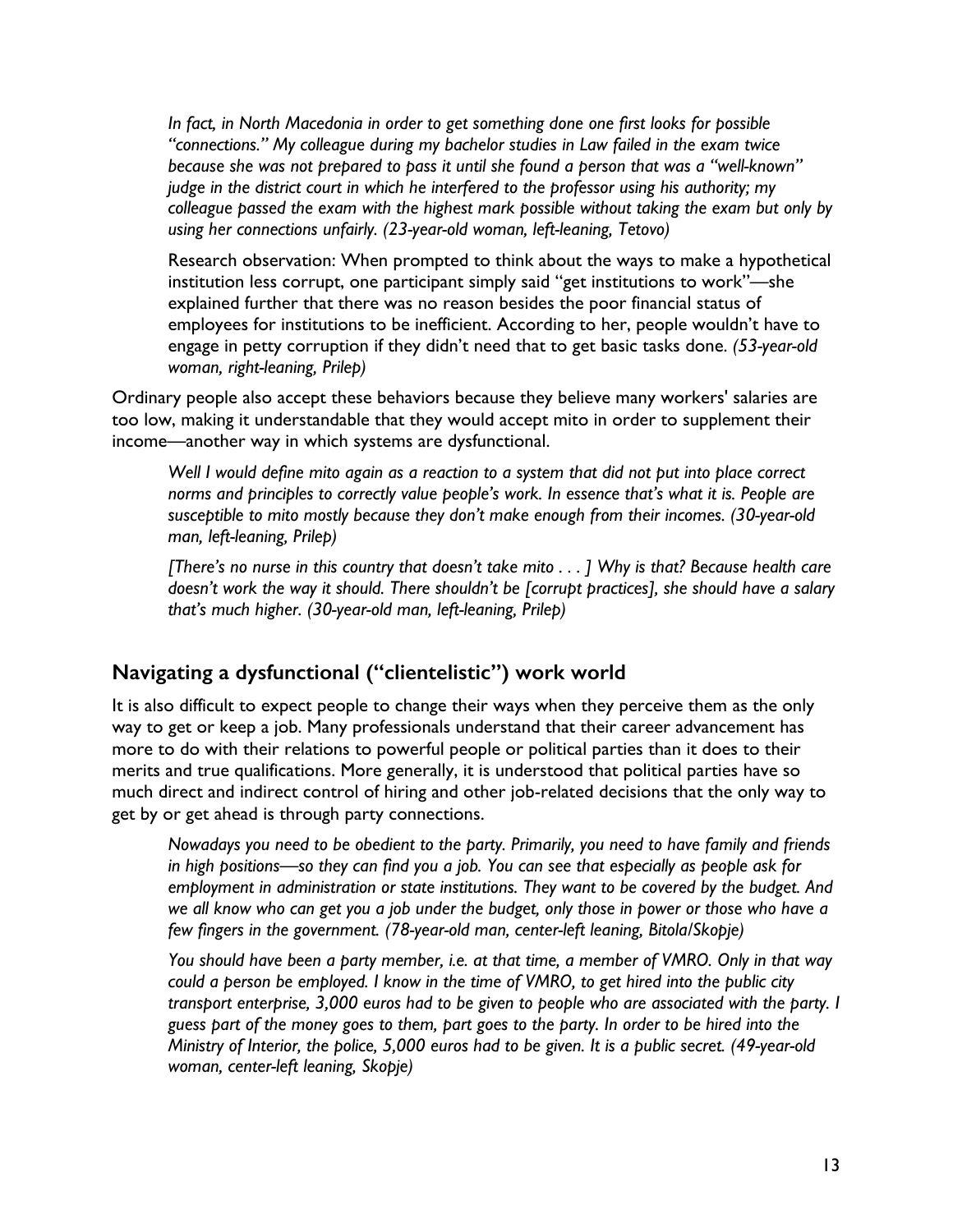The clientelism of employment also interferes with life in indirect ways, such as making it harder to hold people or institutions accountable for wrongdoing.

*First and foremost we need to have an evaluation system for the whole administration, health care and educational system, because in reality even in schools we have employment of people who aren't really competent to be teachers—I mean public schools. Every second person who gets a party membership, for example one of my university acquaintances who at 27 has no integrity to be a teacher . . . They are giving out jobs to anything and everyone as long as they have party memberships. (32-year-old woman, Skopje)*

*Most people in the public administration were put there by political parties. … If a person has entered that way, that's how they will continue working. Most of those people are unqualified for those jobs, so for two unqualified people you need to employ one qualified person to do their job. (26-year-old woman, Skopje)*

### **Powerlessness and Negativity**

While there are advantages to being aware of problems, there are also significant downsides. Citizens of North Macedonia are consistently pessimistic and cynical about a government they see as pervasively corrupt—a perception that is fed by a steady stream of negative news stories that focus on problems but not solutions.

Is the state consciously turning a blind eye when it comes to the rise of illegal construction in cities and protected areas, constantly shifting responsibility from one to another institution, in that way protecting the interests of individuals or groups close to certain political structures? (Tanevski S., Divite Gradbi Kako Sistemska Degradacija, Nova Makedonija, 25.07.2020)

A person doesn't have to be very informed to figure out that, with those profits, there is not one customs official, inspector, chief or minister in the Balkan area who can't be bought (or eliminated!) to modify the measurement instruments, to look "aside" when passing by a certain composition filled with waste or to act "clever" if an investigation or unscheduled check needs to be conducted. (Ordanoski S., Gjubreto e Chisto, a i odamna fino mirisa!, Civil Media, 21.01.2020)

In conversations with several journalists for the project, it was pointed out that journalism in the country still adheres to the old rule that "bad news is good for journalists." This is one reason news media frequently report on corruption, problematic situations or failures, while positive examples are less frequently mentioned.

In the end, citizens of North Macedonia tend to feel there is nothing they can do about highlevel corruption, no matter how much they would like to. By themselves, they are powerless spectators or victims. They have watched recent popular attempts to fight corruption fail to create deep or sustained change.

*Sadly, although honestly we all had high expectations of the Colorful Revolution, starting with the student protests which in a way were the precursor of the Colorful Revolution and for older people to become aware of the situation… In the end it turned out that everyone has a price and anyone can be bought whether that is through money, an apartment or making available an expensive medical treatment… Unfortunately nothing changed, things just went on as they used to, just with different people. (28-year-old woman, left-leaning, Prilep)*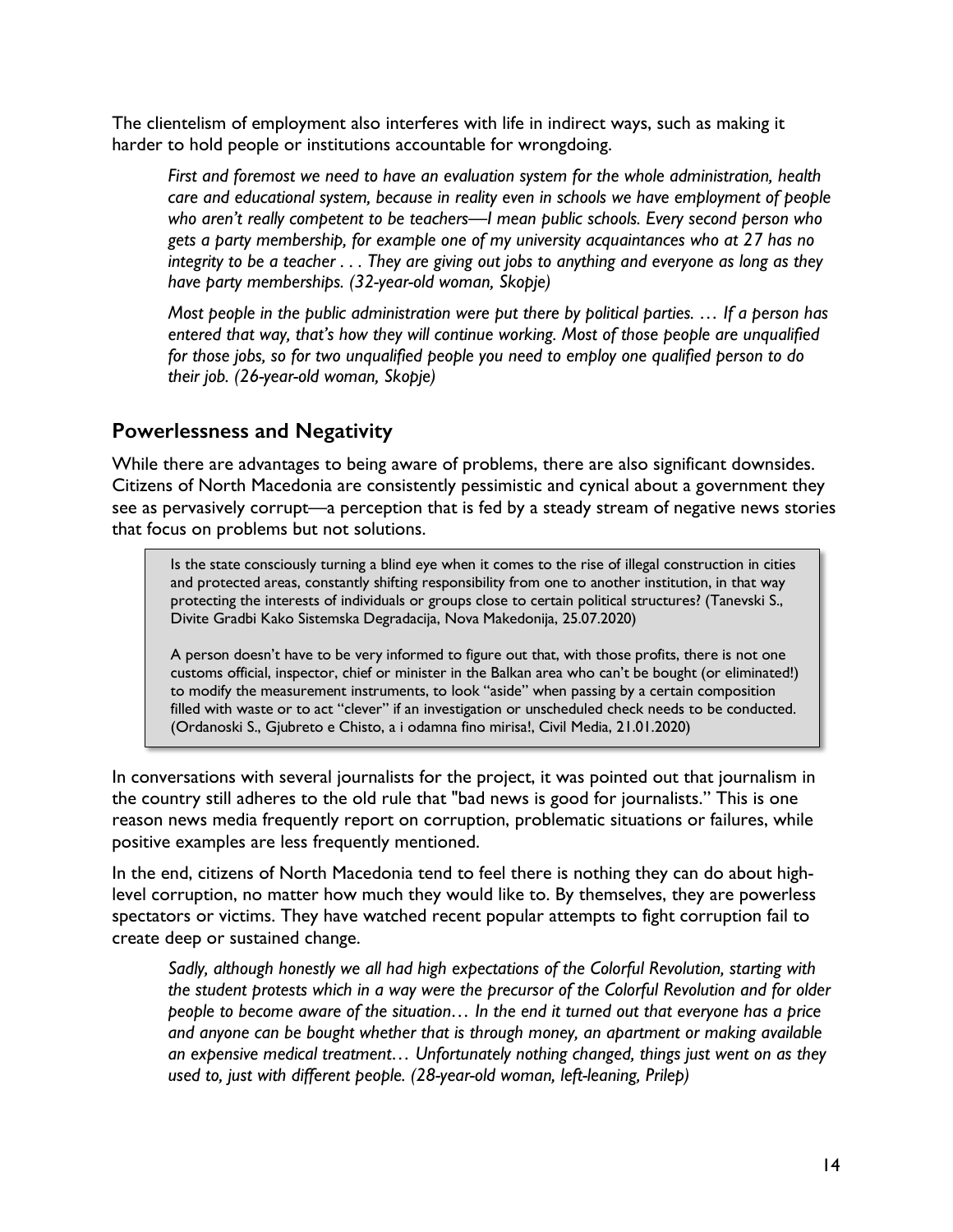*For me, the biggest problem is that in these last years since the state's independence, there is a perpetuation of the ways and morals of how things used to work. And all of those things we call cultural—like vrski being a cultural thing—all those things are part of the old tradition and all these years nothing has changed because everyone practically functions in the same way (52 year-old man, center-right leaning, Skopje)*

Psychologists discuss the syndrome of "learned helplessness," in which repeated failure and sense of powerlessness results in passivity and depression that persist even when conditions change and people do have a greater ability to act. For many citizens of North Macedonia, the constant drone of bad news about corruption scandals, the spectacular failure of the Office of the Special Prosecutor, the shortcomings of the Colorful Revolution, the continued influence of parties and politicians—all contribute to a sense that nothing will change no matter what they do.

This sense of powerlessness means that citizens of North Macedonia are more inclined to complain than to act. They are quite comfortable and articulate in discussing the problematic state of things, whereas solutions are off their radar, or can easily seem implausible. So people tend not to talk about or focus on possible actions and solutions, nor to get personally involved.

In principle, general powerlessness and negativity can also make it tempting to support a strong, individual leader who promises to personally take action to disrupt the system and end corruption—a "strongman" or some other outside force who may have little regard for democratic norms and civil society.

*If the leadership itself is corrupt, who would control it? So, we need someone from the outside. Maybe it is better for someone from the outside to come, but nobody on the outside is actually interested. You can't have someone else take care of your own people, right? (31-year-old man, center-right leaning, Skopje)*

*We have to fight, but how...Impossible, but if we had a special court with people from outside, not from MK, and I do not believe there are other options, it is the institutions that have to fight corruption and if they themselves are involved in corruption and nepotism how can we expect from them? (43-year-old man, Tetovo)*

# **Politicization of (anti-)corruption**

Finally, if people assume that all or most politicians and parties are misusing government systems, it is easy to believe accusations when they aren't true, or to dismiss genuine accusations because they can be written off as political manipulation. It is hard to sort out who is being honest about whom.

One gets the impression that the Anti-corruption committee publicly deals with all reports sent to it and opens cases without any kind of administrative filter or prior preparation. The Anti-corruption committee opens cases for easily verifiable false reports and reports based on speculations … The easy acceptance of false reports put the committee in the service of party battles. (Apostolov, V. Antikorupciska vo potraga po jasen fokus, Prizma.mk, 21.05.19)

Political will is not expressed only through the adoption of laws in Parliament, [but also in having] institutions implement laws as they are written. We see strong politicization of the institutions which is actually reflected in the characterization of the state as a very weak democracy. (Stojancova P., Politikata e protiv nezavisni antikorupcioneri, Radio Slobodna Evropa, 29.01.2019)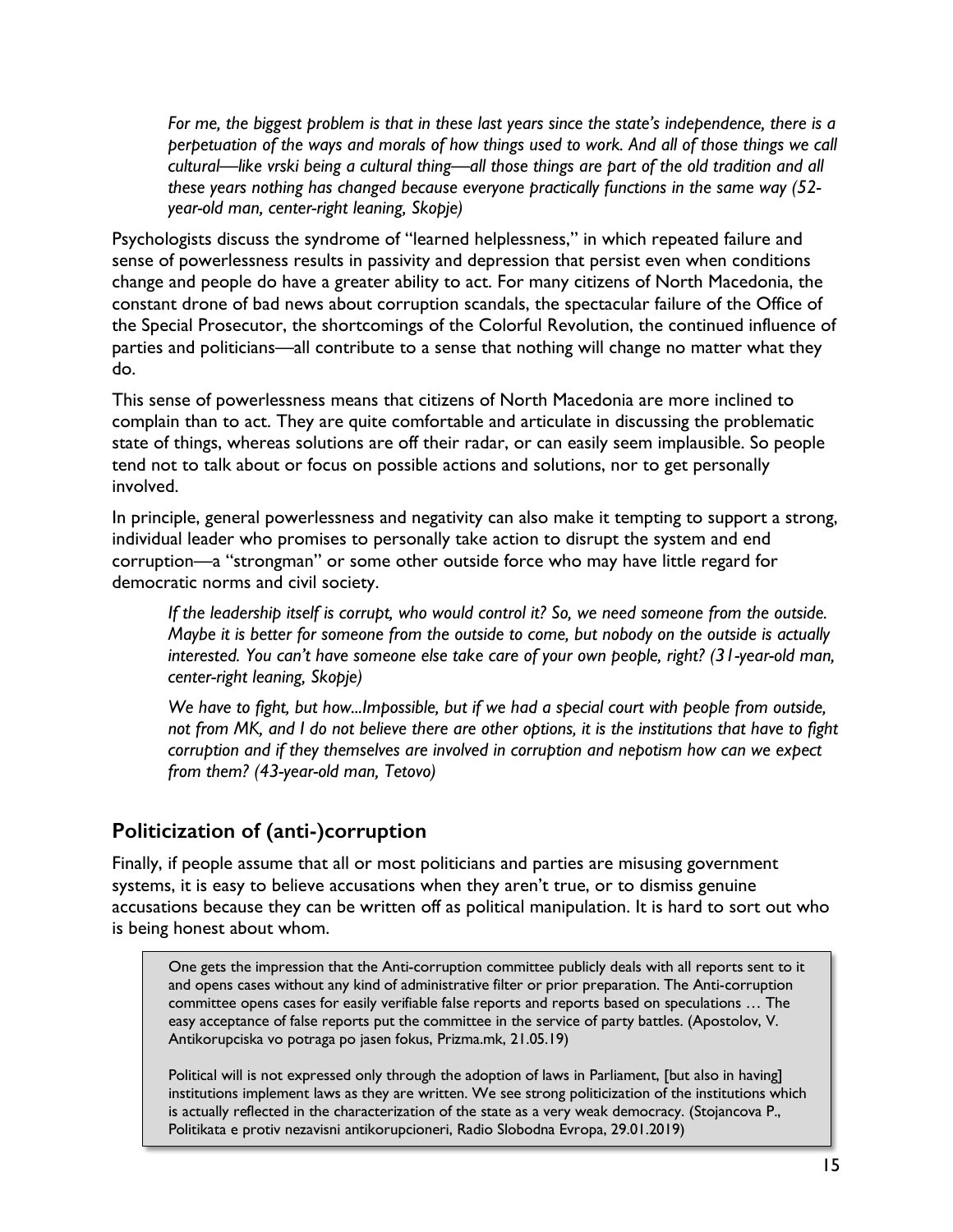### **Recommended Approach**

The research established several elements that are critical to dealing with the dynamics just discussed, and building support and engagement for action by individual North Macedonian citizens.

# **Core idea**

The core idea at the heart of the most effective communications is the following:

*Public systems and institutions can and do create the outcomes that North Macedonians want, especially when citizens are able to insist on it.*

And the most effective way to make this core idea compelling is by highlighting specific, successful cases that fit the following template:

*Specific public systems are changing, modernizing, and creating important benefits, partly because of public pressure to do so.*

In other words, communications are most effective when they use a compelling example(s) in order to convey the core idea. Even without a specific focus on "corruption," this type of communication puts audiences in a constructive, engaged and hopeful frame of mind about government that is accountable and beneficial, and sets up conversations that can include explicit anti-corruption ideas.

# **Not a claim that "all is well"**

Note that the approach should not be confused with an endorsement of current leaders or practices. While it is important to convey that good government practices are realistically achievable, it is also important to avoid the impression of an unrealistic or propagandistic stance that "all is well." Based on context, communicators can find many different ways of signaling the premise that *current government practices are problematic, but improvement is realistically possible*. For instance, this can be achieved with brief language such as, "There are some serious problems with how the current administration operates, but …" or, "While there are good reasons to be frustrated with the way many government decisions are made …" In the context of research conversations, it was always clear that corruption and other problems with government are real, and form an important background for any discussion of the topic.

# **Characteristics to keep in mind**

There are several elements that are important to the effectiveness of this approach.

*A focus on success:* Emphasizing problems only reinforces assumptions about widespread patterns of dishonesty, unfairness, and so forth. But a focus on successes can motivate people to shift to a constructive frame of mind. (Note that this doesn't mean failures, etc., can't be mentioned—only that it is more helpful to begin with and return to a focus on what success looks like.)

*Real world cases:* It is important to remind people that success and good governance *can be achieved in the real world*—not just as a matter of wishing or abstractions. Without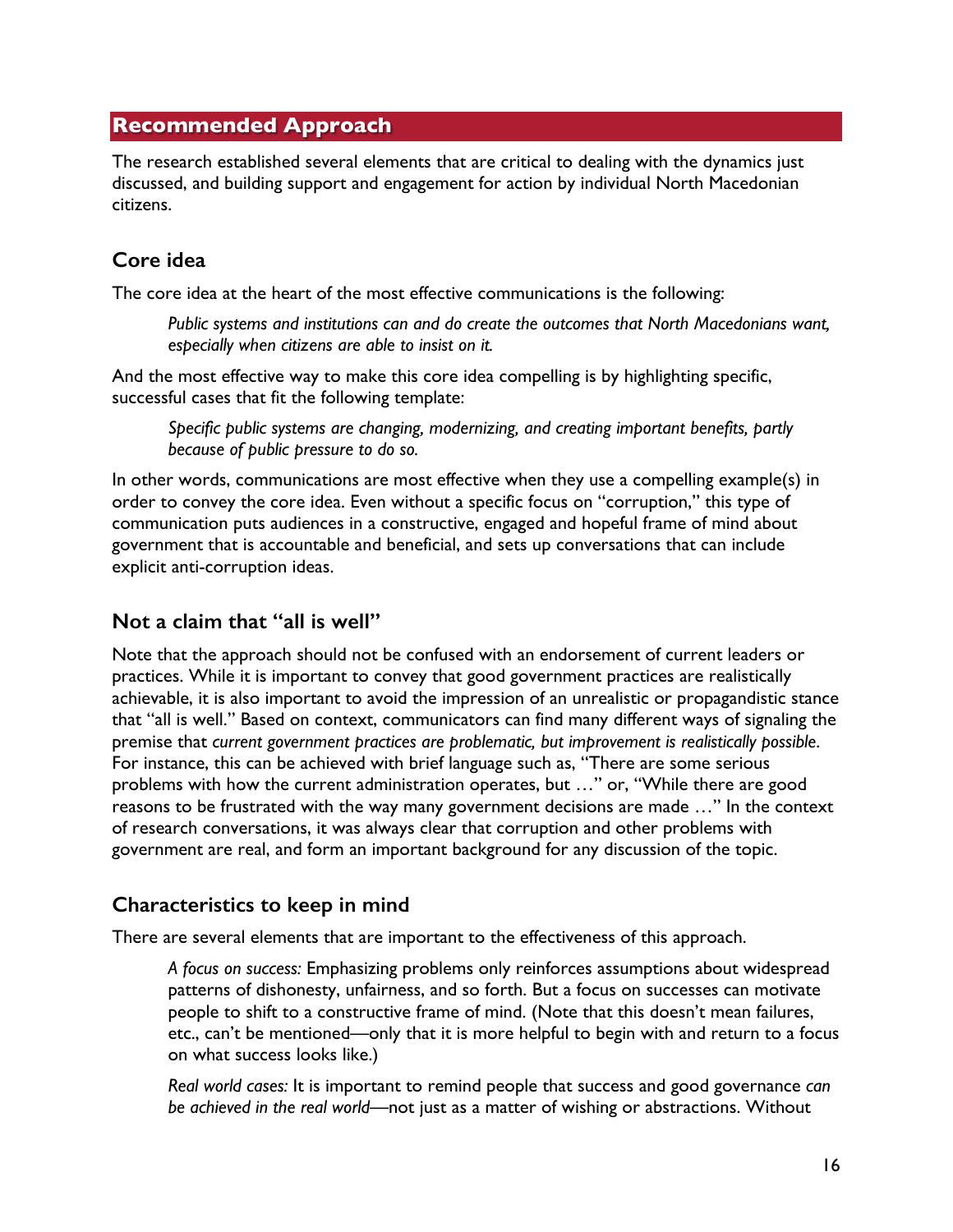examples like these, virtually any ideas about good governance strike people as hypothetical or even implausible.

*Systems:* It is important to focus on improving *systems*, in order to steer away from a counterproductive focus on powerful actors, good or (usually) bad.

*Manageable challenges:* It is easier to understand and believe stories about specific victories and successes than to start by thinking about government and society as a whole. Conversations can then bridge to broader goals.

*Emphasizing positive outcomes that matter*: Citizens of North Macedonia want to see dishonest leaders punished, but they are even more interested in things like good, timely health care, clean air, and workplaces or schools that operate fairly. Communications should refer to positive outcomes that people want—and implicitly or explicitly reinforce the common-sense idea that good education, good medical treatment, durable bridges and so forth come from government that operates in the public interest.

*Role for the regular citizen:* To combat the sense of powerlessness, or the appeal of passively waiting for someone to rescue us from our plight, it is important to reinforce that when people join together, their actions and decisions have a crucial impact on whether we have good government or bad government. It is important to give people a role in the exercise of power—whether as the leader of change or as a crucial supporting element.

*Modernization*: Citizens of North Macedonia are often motivated by the idea that the country can move forward. Communications elements that refer to new technologies or new developments, for instance, are a source of pride, and also reinforce that a generational shift in practices is possible.

Importantly, the conversation doesn't have to be explicitly about "corruption" at all—instead it can be about the more positive and inspiring question of how we get the public systems we want and need.

#### **Sample success stories**

The following are just two illustrations of how success stories can play out.

*New technology and new ways of sharing information are helping citizens of North Macedonia push for government to do positive things. For example, in 2014 Gorjan Jovanovski launched "AirCare," an app that shows real-time air pollution levels in different regions. As a result, thousands of people demanded government action, leading to the "Plan for Clean Air." If people get involved, and use new information and communication tools, we can make sure government is working in our best interest—not just with pollution, but in other ways.*

*The training and professionalism of medical workers has been improving in North Macedonia. Recently the first heart transplant operation was conducted in the country by our own surgeons and medical experts. The media likes to highlight corruption scandals, but what doesn't make the headlines is recent progress in creating fair, effective training and evaluation in our health service. Citizens and good government groups have pushed hard to make sure medical training*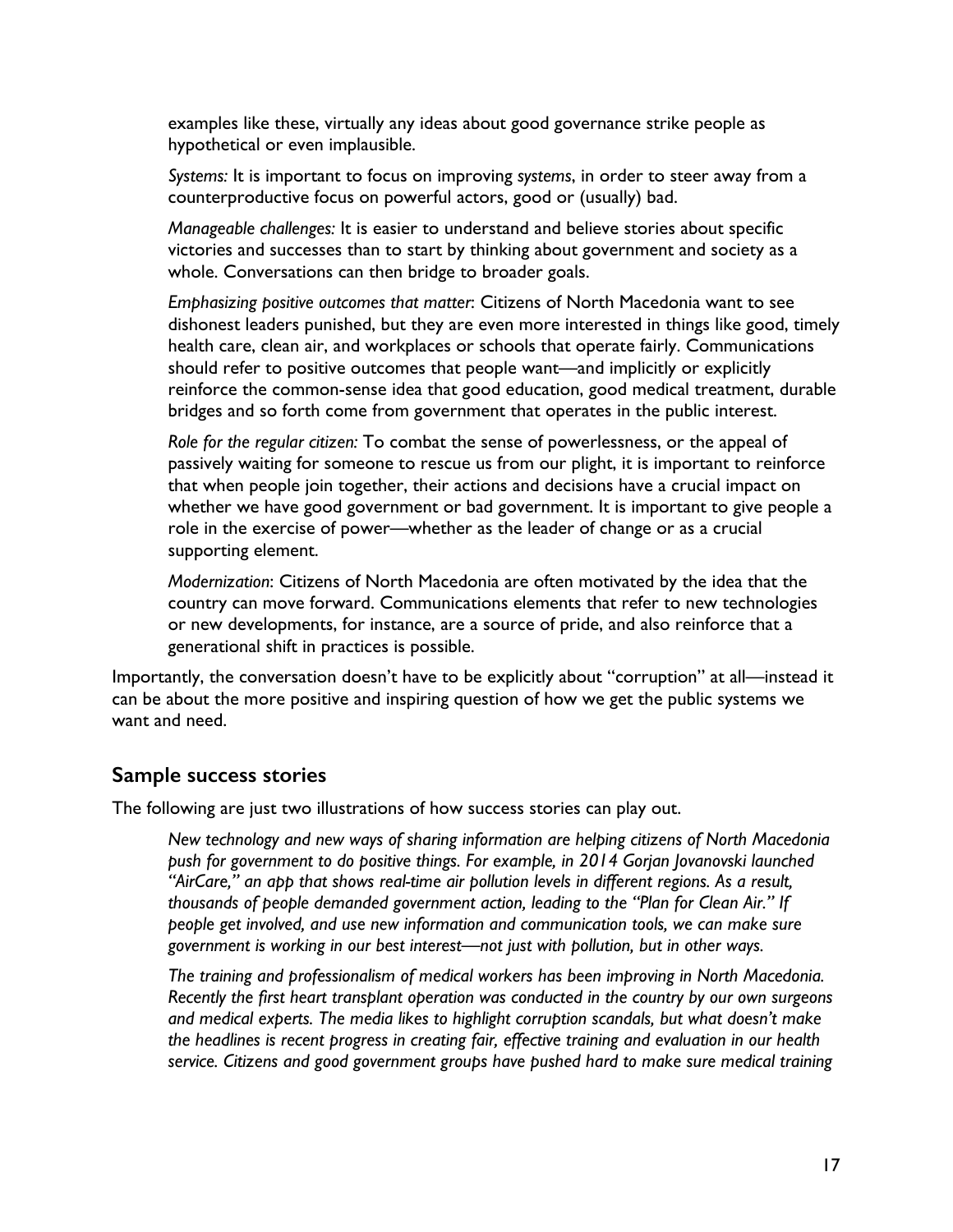*focuses on medicine—not on distractions like political influence and connections. Many other citizens of North Macedonia are pushing for this in their own professions as well.*

Sample public responses to success stories:

- *Person A: If what we just talked about is implemented from the bottom up, then definitely. We will all definitively be content and less people will move abroad.*
- *Person B: Because they will be content here. It's possible if some fundamental changes are made to this society and the way it functions.*
- *Person C: Yes and then those changes will automatically trigger secondary changes so… and then in several generations we will get to a higher level. (28-year-old woman, center-right leaning, Skopje; two 29-year-old men, Skopje)*

# **Talking directly about corruption?**

Overall, the research confirms that a primary focus on corruption and bad behavior tends to increase despair and perception of being stuck in a hijacked state.

But when the focus is on successes, public choices and beneficial outcomes, the mention of "corruption" does not derail the conversation.

In fact, acknowledging corruption as a problem is an important part of the conversation for many people. Although the focus should be on solutions and real and potential successes, it can sound naïve or utopian to ignore how deeply engrained patterns of corruption are in the country.

# **Concrete plans and proposals**

In the research conversations, once people were engaged, they were very attentive to the details of how change could be enacted or how systems could be regulated. *Not offering a specific plan isn't an option*, since people reject such talk as empty rhetoric. This is another area where success stories are helpful to reduce (though never eliminate) people's default skepticism.

# **Focusing on (higher-level) systems rather than daily behaviors**

There are several reasons why the recommended approach ends up focusing on higher-level problems and solutions rather than petty corruption.

- This approach leads naturally to a conversation about policy and/or other "big picture" steps that communicators can use as the focus of campaigns.
- Addressing petty corruption, on the other hand, tends to lead to (less constructive) conversations focused on individual morality and choices.
- Systems must be changed from the top, and made more functional, or mito and vrski will continue to be seen as practical necessities.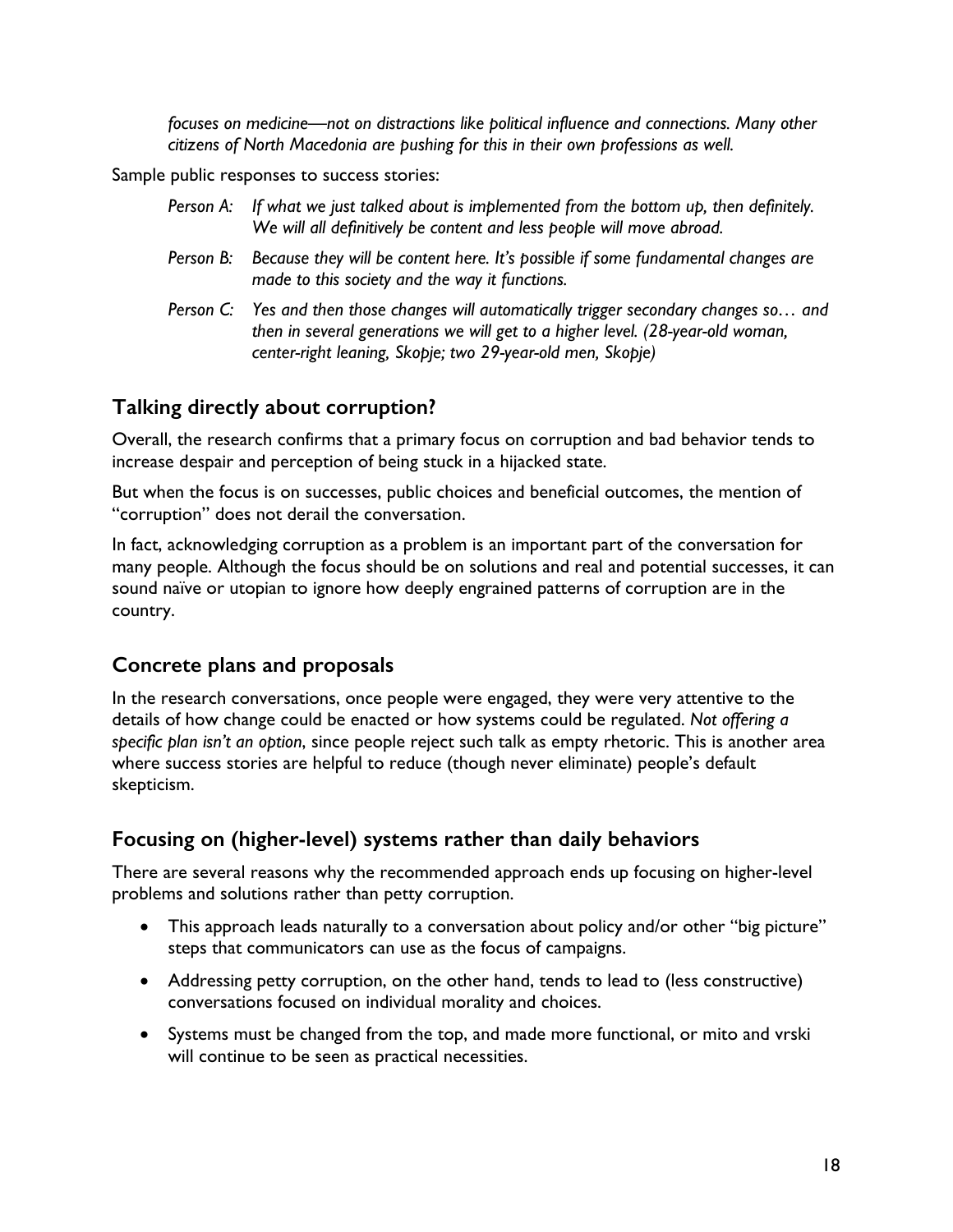• While it is daunting to imagine addressing high-level corruption, there is also a sense in which it is easier to imagine it being eliminated than mito and vrski, which are seen as more embedded in the culture of the country.

### **Bridging from success stories to other/broader topics**

The core idea and success stories should be used to introduce the topic of improving how government operates—communications can then move in a number of different directions based on context, while returning to the core theme and examples as central organizing points.

For example, the beginning of a blog post might be structured as follows:

| A recent event in our country illustrates that there are<br>(new) ways to push for a government that does what we<br>need it to in a fair and open way.                      | Introduce core takeaway                                                |
|------------------------------------------------------------------------------------------------------------------------------------------------------------------------------|------------------------------------------------------------------------|
| [Real world success story]                                                                                                                                                   | Use easy-to-understand<br>example to make the core<br>point convincing |
| We should remember this example and ones like it when<br>we think about improving [ e.g. universities, health care,<br>courts, ] or any other important public institutions. | Bridge to other/broader topics                                         |

# **Messengers**

While the research did not focus on the responses to different messengers, the context of the conversations makes it clear that voices associated with any particular political party or agenda are least likely to be trusted and taken at face value. More effective messengers would include anyone who is perceived as honest, and sincerely concerned with the country—or town, region—and its future. In principle this might, for instance, include certain individual community leaders, journalists or news outlets, businesspeople, or academics.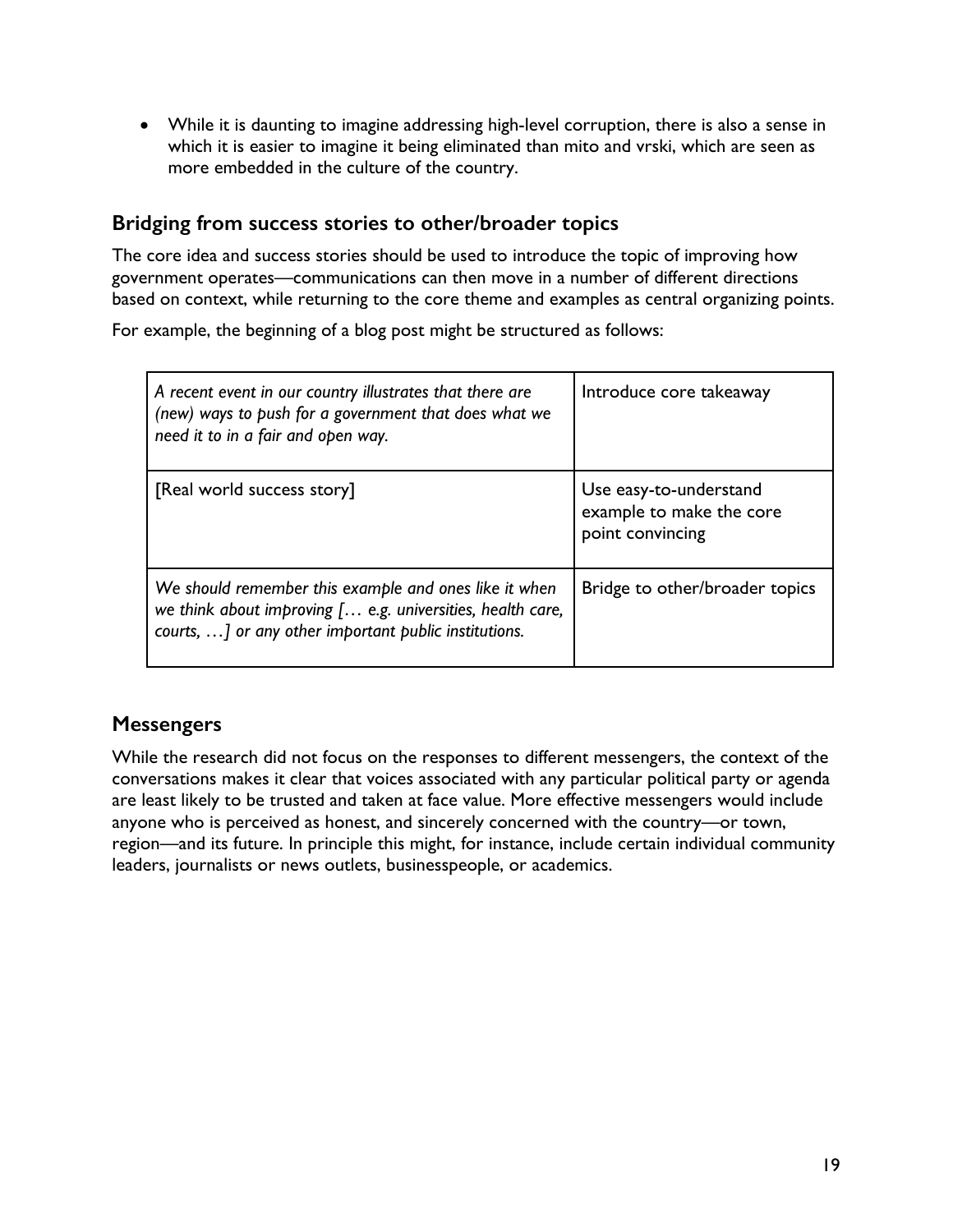# **Missing the Mark**

To better understand the recommended strategy, it is helpful to consider some alternative focuses that are less effective *as focuses and starting points*.

Importantly, some of these ideas may still be helpful as secondary, supporting points.

### **Emphasizing corruption as a problem**

Citizens of North Macedonia don't need to be convinced that corruption is a problem and that it does significant and intolerable damage.

### Sample language:

*We need to stop corruption now, not just because it is expensive and inefficient, but because it is damaging the psychological well-being of the country and especially our young people. Navigating corruption is stressful, depressing and frustrating, and teaches people not to think about or believe in the common good. Are we supposed to teach our children to take part in a system that we know is wrong? In countries where corruption is rare, people have more peace of mind and young people can focus on what they should be focusing on.*

Focusing on the nature and extent of the problem reminds people of the things they don't like or trust about government, as well as their own feelings of frustration and disempowerment.

The following excerpt is from a conversation among research subjects focused on the definition and extent of corruption in the country:

- *A: In general, since our mentality is that way, if you see one person doing something you ask yourself, "Hey, if he can do it why shouldn't I?" and you do it as well, and then someone else sees you doing and it spreads that way.*
- *B: You break the rotten system even more.*
- *C: You're forced to break it.*
- *B: In order to survive, support your family—in the long term all of that affects the future negatively. So, a propos the topic that people are moving, looking for countries where that system works, where they can lean on the state, where they know that what they give is what they get back or you give what you take and you take what you give.*
- *A: Where they can simply exist without having to worry whether they will have money for bread or the most basic necessities. (28-year-old woman, center-right leaning, Skopje; two 29-year-old men, Skopje)*

### **"Success stories" about people being caught/punished**

Although people certainly like it when powerful corrupt people get punished, this information has no real bearing on the overall problem.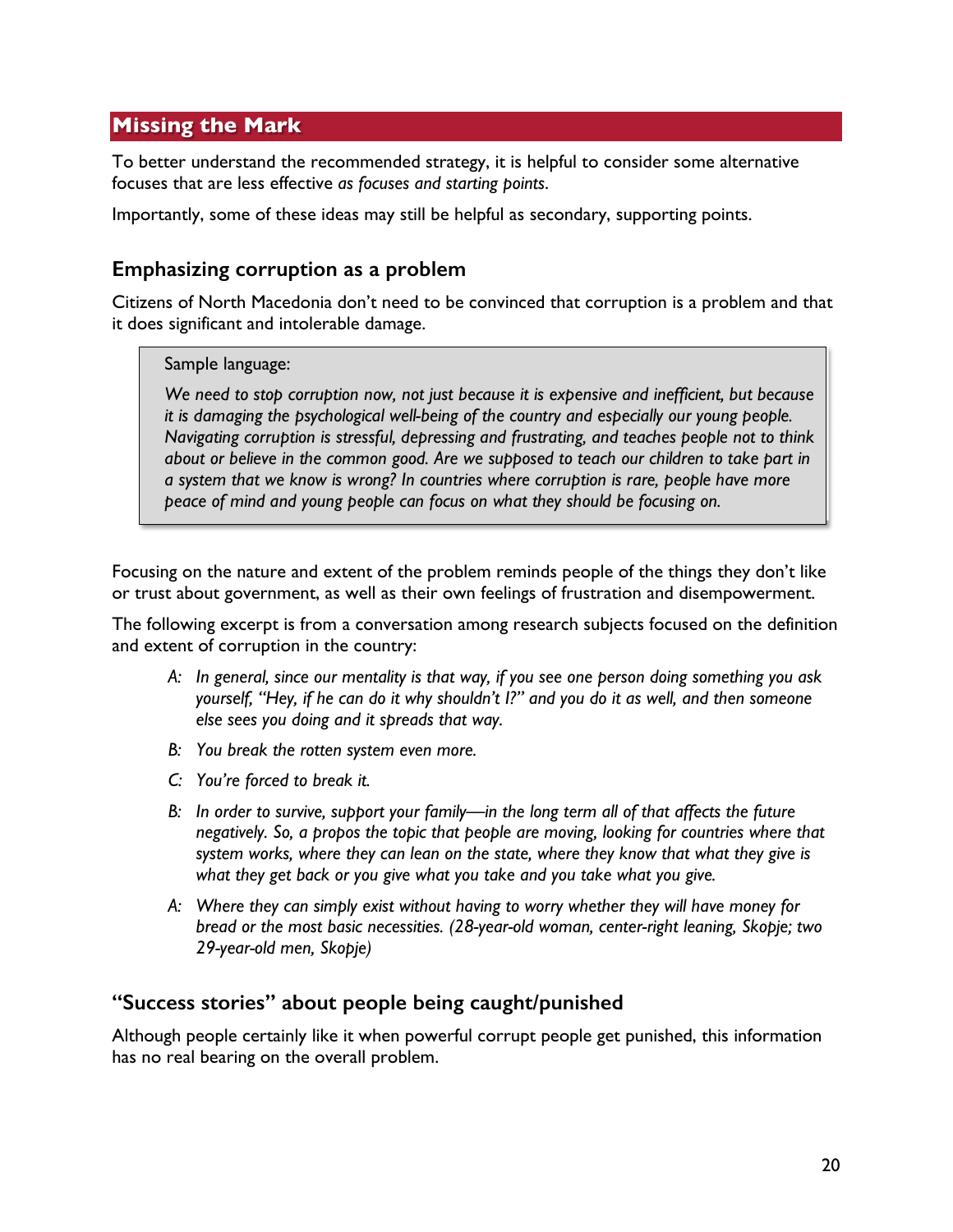Sample media language:

The former president of the Skopje Criminal Court, Vladimir Pancevski, was sentenced to three years and six months in prison for abuses of the AKMIS system, confirmed in the court in Veles. (Vladimir Panchevski osuden na tri i pol godini zatvor, Nova Makedonija, 04.08.2020)

Bojan Jovanovski-Boki 13 and Katica Janeva (Special Public Prosecutor) were found guilty in the "Racket" case. Jovanovski was sentenced to 9 years in prison for the offenses of receiving a reward for illegal influence and money laundering, and Janeva to 7 years for abuse of official position and authority. The verdict is the first instance and the convicts have the right to appeal to the higher court. (Sluchaj "Reket": Janeva osudena na sedum, Jovanovski dobi devet godini zatvor, IRLMakedonija, 12.08.2020)

The current project confirms prior findings that talking about corruption—even in the context of successful prosecution—tends to deepen cynicism and the belief that corruption is endemic and ultimately impossible to solve.

# **Power to the people**

While communications should include themes that make people feel they have more of a voice, a central focus on the need for people to rise up and demand change is not helpful.

### Sample language:

*When hundreds of regular citizens share their thoughts and ideas on an institution's website about how to make things better and fairer, it becomes hard for officials to ignore that and keep the same old ways. When a thousand citizens propose that students should have fair standardized exams or a hotline to report problems of unfair vrski or mito, then such things will come to be. Change can happen if we decide we are in charge and demand that our schools and universities take the steps they should.*

A conversation focused mainly on the public's role easily reduces to self-blame, in which we the people deserve a corrupt society, because we allow it to happen to us.

*Sometimes I think we deserve this country, with all the problems in it, we do not denounce any kind of bad things...but in the other hand, where to, is all corrupted...We should, for the future of our kids. (43-year-old woman, Tetovo)*

A central focus on the will of the people may also, at least hypothetically, lead to the support of bad outcomes, such as support for a demagogue, because "it's what the people want."

# **Focus on generational change**

The idea that there is hope that the next generation could move behind the current dysfunctional ways of doing things is compelling and interesting and sometimes inspires hope and is implicitly present in the recommended strategy.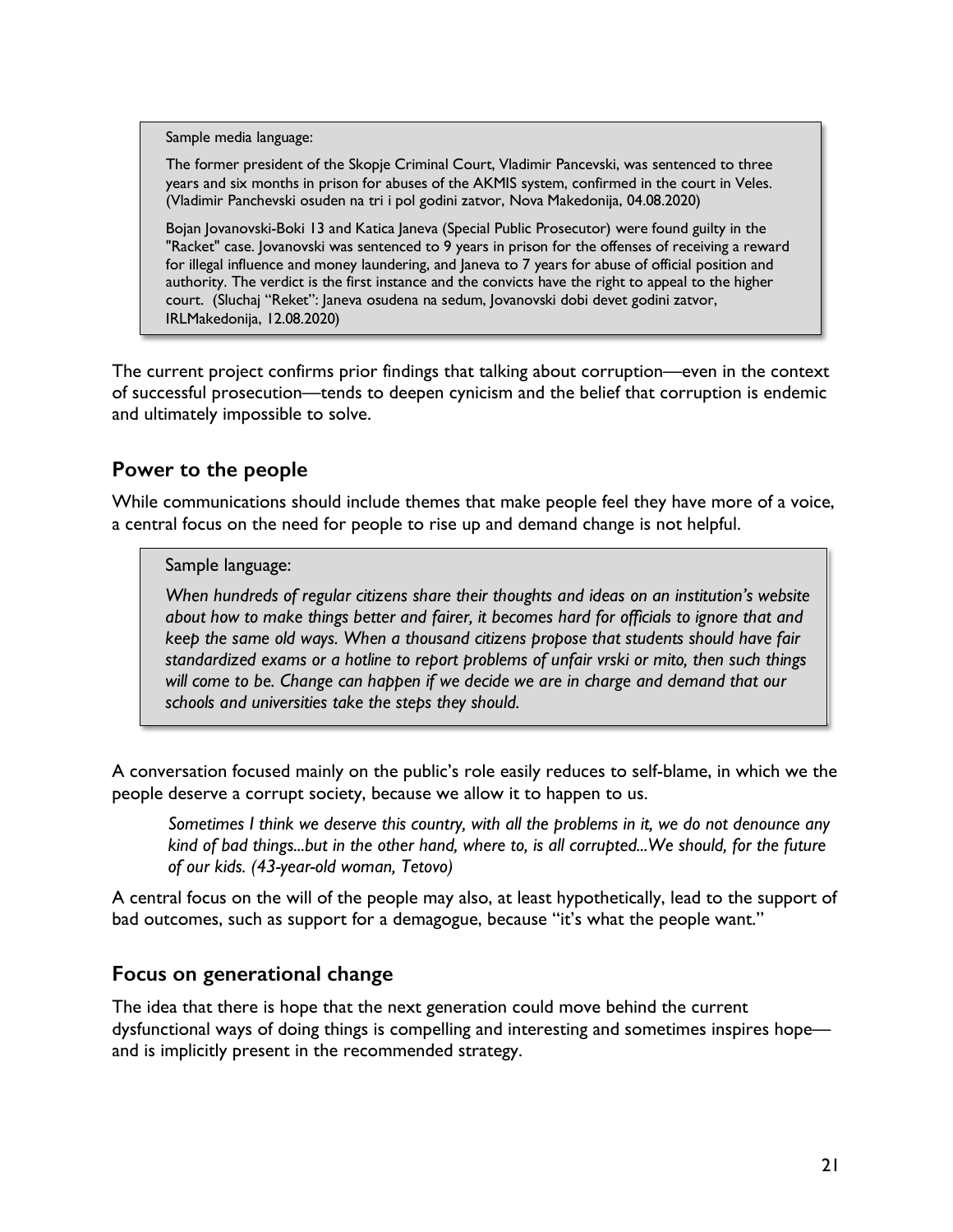Sample language:

*More and more young people in our country are calling corruption the Old Way. Mito, vrski, and corrupt politicians is the way past generations lived and worked, but North Macedonia is joining the modern world thanks to new generations, and fair, transparent ways of doing things—from getting grades to seeing a doctor to getting a job.*

As a central focus, however, this perspective triggers thinking about how most citizens of North Macedonia won't change their ways, and implies there is nothing for the bulk of North Macedonian citizens to actively do.

*…It is up to us to change things, but from my experience nepotism is still a major problem. The old way is still The way. As long as functions are passed on like dynasties, it will be very difficult for "the common people" to have a breakthrough. (41-year-old woman, Struga)*

*We have, however, entered politics for many years, meaning not politics, but pаrtization and party influences. And I see salvation only in young people, so to speak, starting with the generations of our children. So from those generations, the generations of our children, we can change something, not our generations. (50-year-old woman, Prilep)*

# **Discrediting Petty Corruption**

It might seem promising to try to increase motivations for action against high corruption by helping people be less tolerant of the familiar petty corruption of everyday life.

### Sample language:

*We can't make government and public services perfect overnight, but many citizens of North Macedonia are focusing on one important and achievable goal: "respecting the queue"! It is so frustrating when others get services or jobs first because of mito and vrski. But the Respect the Queue movement is all about noticing and protesting whenever this happens, so that we get what we need, when we need it, and everything is fairer and clearer.*

But in fact, convincing people that it is wrong to bribe nurses or ask a friend to help secure a document misses the point of where the most important corruption is.

*…we should not discuss whether it will work or not, but we should encourage these movements, because each of us sees personal interest without considering the collective interest, or sensitization. We must allow any movement that will fight corruption to happen. (34-year-old man, center-left leaning, Tetovo)*

*I totally respect the "Respect the queue" movement. However, living here for the past 34 years, I believe that changing this phenomenon is almost impossible. There will always be those "samo da prasham (I just wanna ask something really quick)" people cutting in line and they usually are the ones that got all the "vrskas" or older people that just don't know any better or are so used to this system that when you ask them not to cut in line, they feel like you are taking away*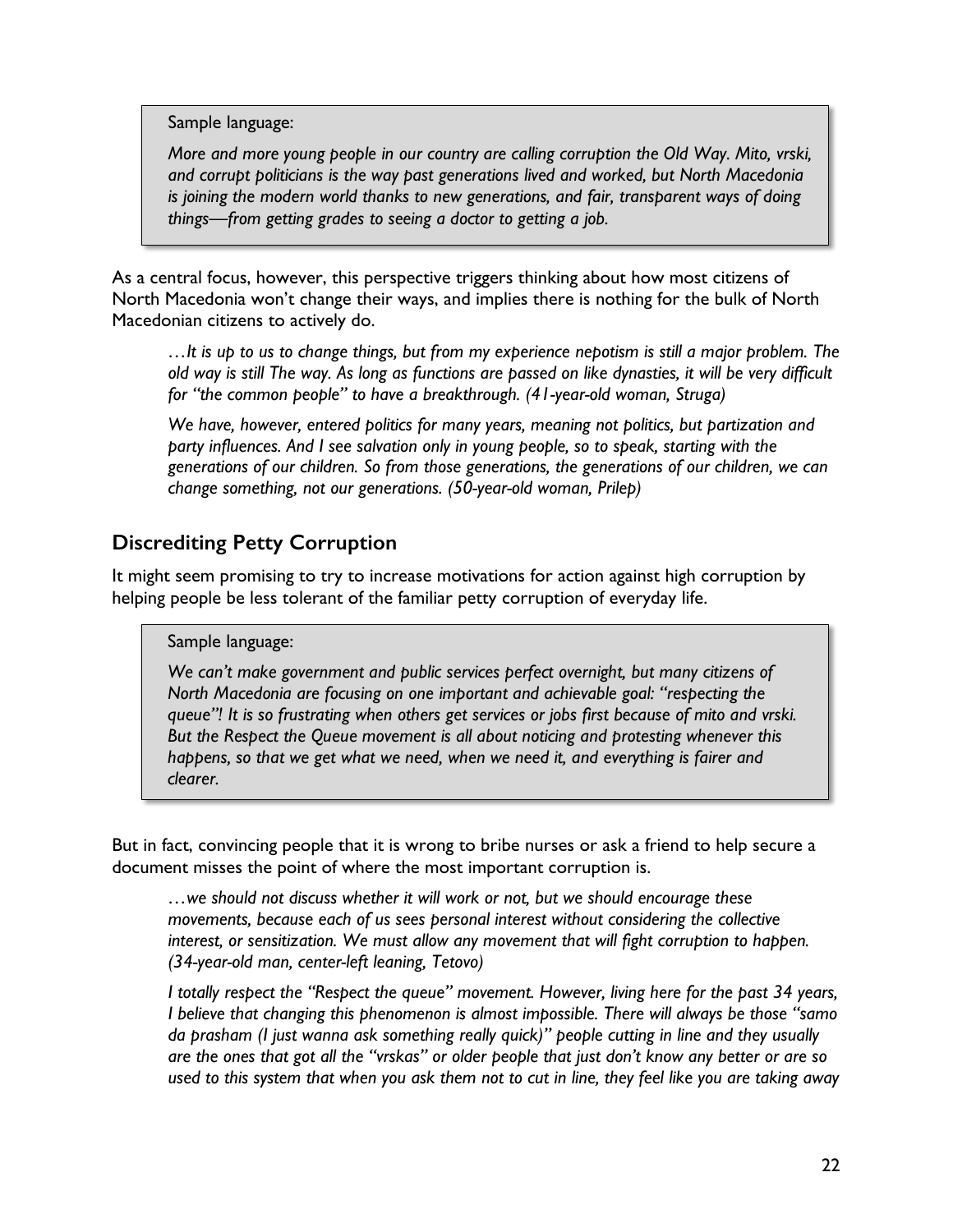*their right to do so and may end up in a brawl. And from what I've seen, people that respect the queue, do not want any brawls. (34-year-old man, left-leaning, Kichevo)*

### **Supporting action from within**

The idea that citizens or specific programs and initiatives could support honorable people within government (officials, teachers, medical professionals) who would have an interest in reforming their ranks is appealing.

### Sample language:

*What would you think if you heard that some younger public workers are starting to wear pins that say Fair Service? They believe civil service is an honorable duty, and want everyone to know that they don't engage in mito and vrski, because these do not benefit the general public. They don't want their own reputations hurt by taking part in it. And they invite their colleagues to join them.*

### *Response:*

*Every institution should openly offer the opportunity to express its opinion about the services provided, or the table where it can be announced; for example, the best worker of the week, of the month, etc. Some time ago there were some devices in the counters, where we could press the button how satisfied we were with the service of the administrator, but they worked very short period. It is good to have such things, though, that we can choose the best worker, and then increase them the salary that maybe they are even more motivated when the most workers are selected. Well, your salary will increase by 5% or more, and this form may be affected. (35-year-old man, left-leaning, Skopje)*

But this approach ends up simply reinforcing a focus on individuals, and does not strike people as a plausible way of changing a profoundly troubled system.

# **Transparency**

Citizens of North Macedonia certainly believe the government *should* be transparent, we *should*  know what's going on.

### Sample language:

*Growing numbers of professionals and businesspeople in North Macedonia are pushing for a cleaner, more transparent society, because it's better for business. And they invite regular people to join their movement. Corruption creates expenses and uncertainties, and causes too many talented young people to leave the country. The new movement called Businesses for Transparency is pushing for real openness about how decisions are made in government.*

But when treated as a central focus, the idea of transparency fails to energize people, in part because knowing isn't the same as having the power to create change. Moreover, a focus on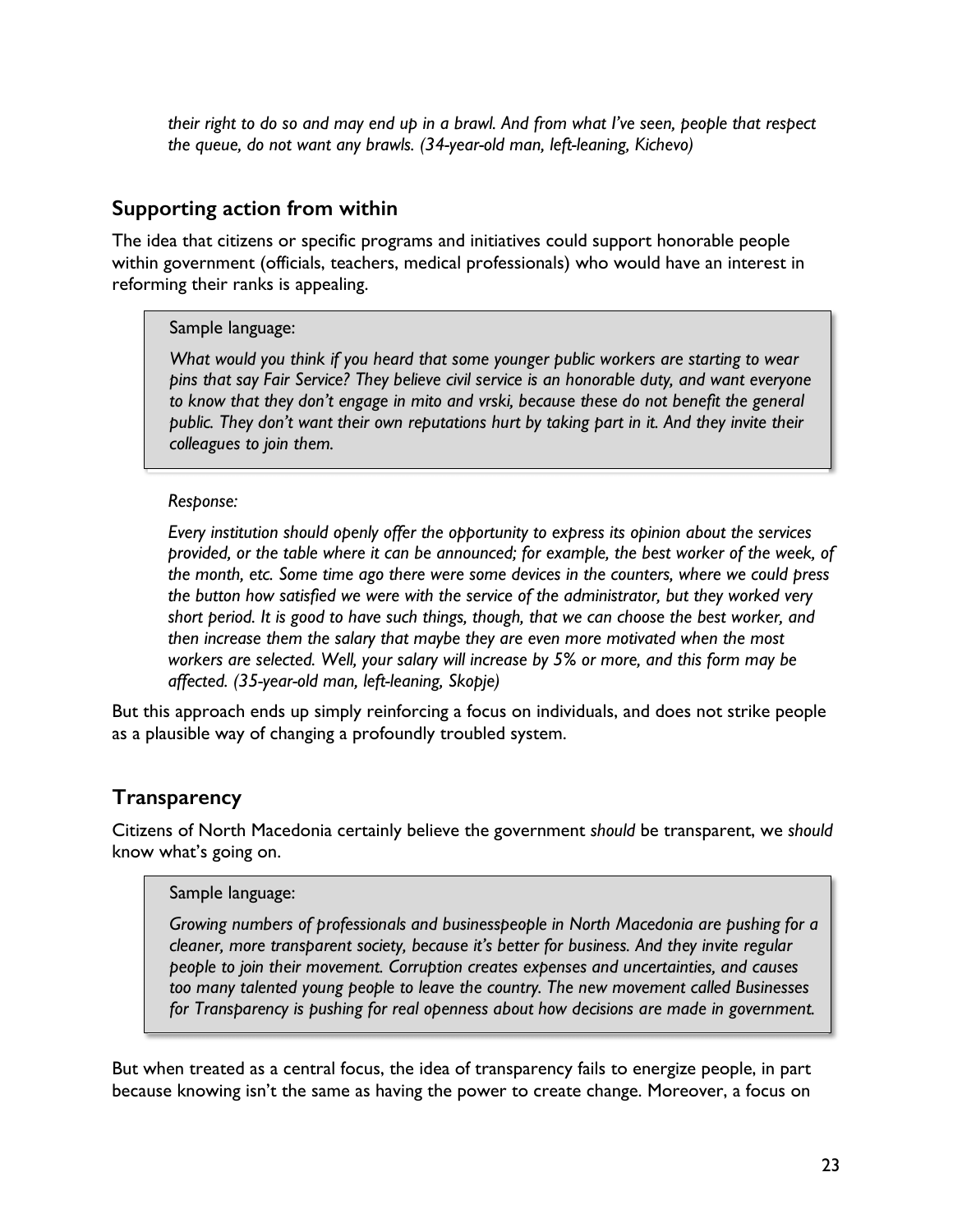transparency often ends up highlighting wrongdoing, rather than promoting what good governance can do.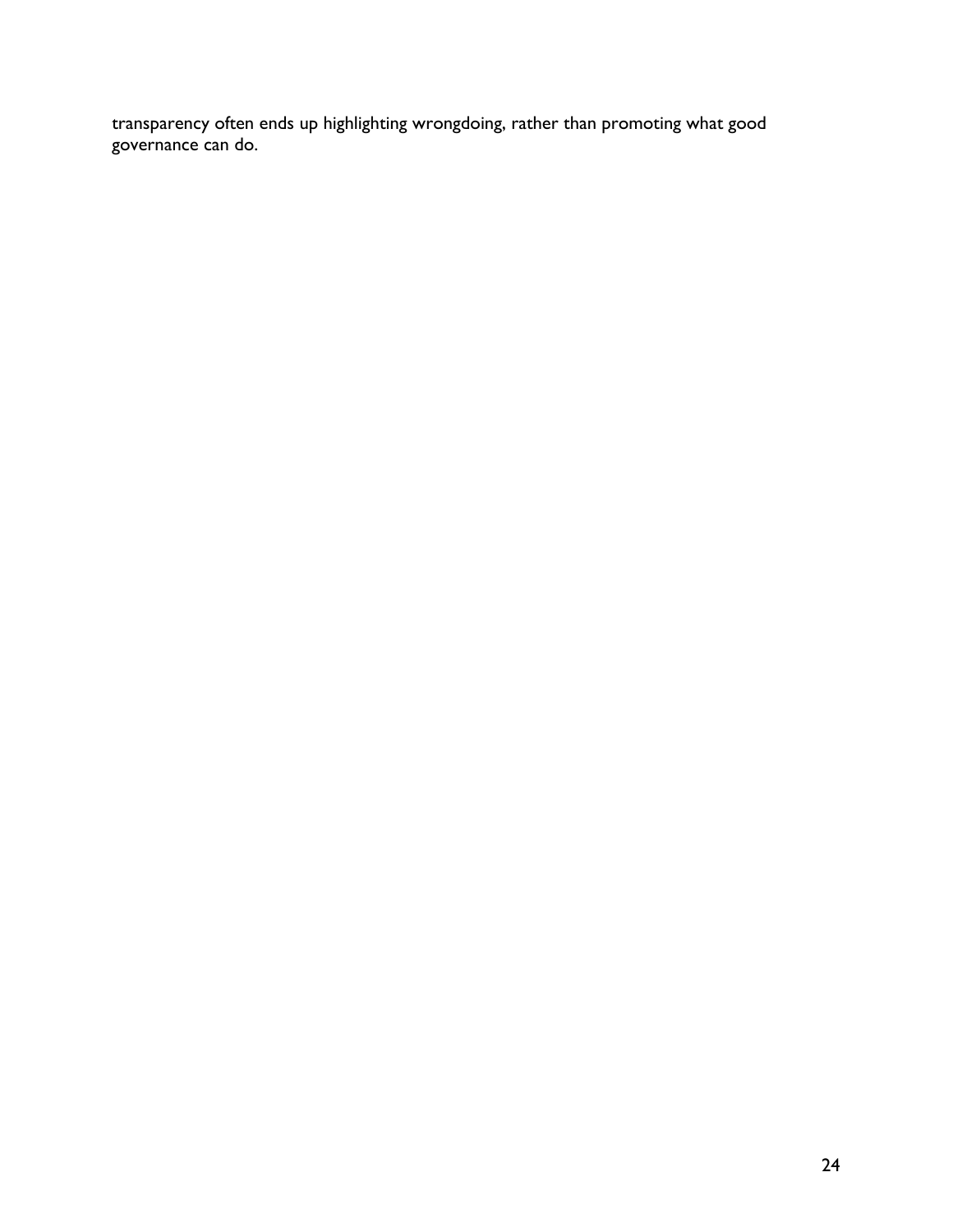### **Conclusion**

The strategy emerging from this research will help communicators create more engaging, hopeful and constructive conversations. And it will help audiences remember that we CAN shape government to be effective and fair through better, smarter policy and citizen action.

It may seem like a paradox to argue that in order to create engagement for success you need to already have successes. Clearly, winning more battles will be a big help for overcoming the current climate of discouragement, but this is not to imply that we need to wait for a successful revolution or even the re-making of a ministry. Highlighting even small successes of citizen-led change—and also acknowledging the reality that many government systems already DO produce good outcomes—all helps to create a mental space where people can resume work on the challenge of making sure government does what it is supposed to.

In some ways this approach goes against many advocates' instincts. We often feel that we need to portray a problem as so severe and dire that people will be forced to take action; that if we talk about successes people will assume the job is done and walk away from the task—but in cases of extreme fatalism these instincts are off target. What people need at this point is the belief that something can be done—that whatever engagement and commitment they lend to the task at hand will contribute in some real way to an improvement in their world.

The recommendations given here are not about insincere or overly optimistic stories. They instead convey that even in troubled, difficult, discouraging times, concerted action can still have an effect and that there are real ways to move forward.

Finally, it is important to note one other dimension of the challenge that the recommended strategy can only partially help with: *a lack of trust in the information citizens of North Macedonia have access to*. Many interviewees expressed the opinion that the media in North Macedonia are deeply politicized—reflecting the fact that these organizations are quite dependent on major financiers, making them susceptible to influences including pressure from political parties. If people don't know the truth about the realities surrounding them, or feel they don't know it, it is much harder to engage them in efforts to improve those realities.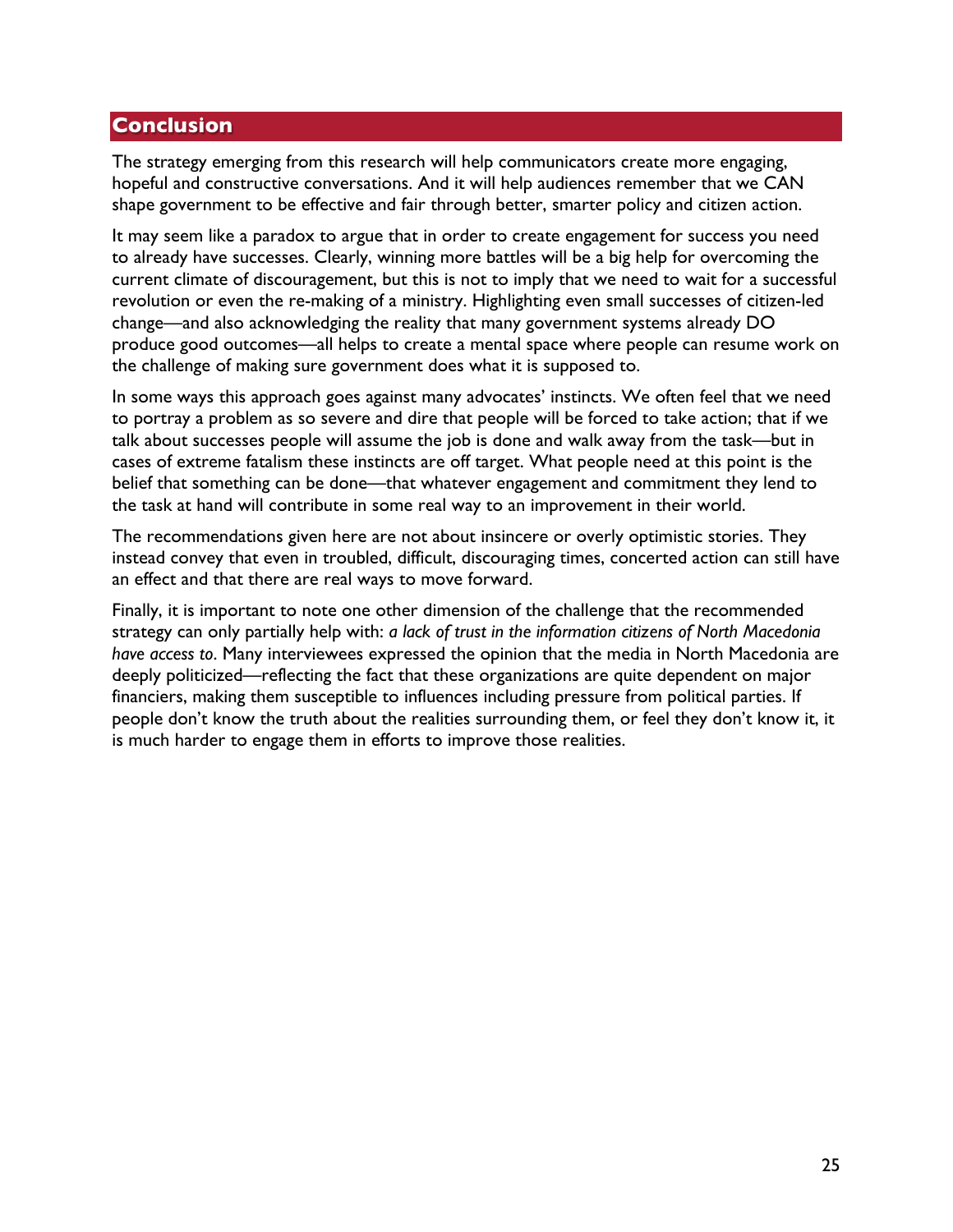### **Appendix: Sample Tested Messages**

#### *Businesses for Transparency*

Growing numbers of professionals and businesspeople in North Macedonia are pushing for a cleaner, more transparent society, because it's better for business. Corruption creates expenses and uncertainties for businesses. It makes it harder to work with other modern economies like those in Europe. And it causes too many talented young people to leave the country. That is why businesspeople are inviting others to join their movement, called Businesses for Transparency. This movement is pushing for real openness about how decisions are made in government, and an end to the power that political parties have to determine who gets jobs, contracts, information and so on.

#### *Less than people think*

If we realize most things are actually done fairly, we can be more confident about correcting the problems we do have, like protecting the natural environment or dealing with the global public health crisis. Studies show that there is much less use of mito and vrski here in North Macedonia than most people think. These studies show that most affairs are conducted in a fair, normal way, and our perceptions are exaggerated. In fact, the same is also true about corruption at higher levels: More than 90% of trials are conducted fairly, and most elected leaders do their jobs well, but we always hear most about the worst cases.

#### *Promote the best*

Creating a just and equitable system in our country is less about punishing criminals and more about finding ways to motivate people with positive examples in our everyday lives. Besides negative situations and individuals, there are many positive examples in our society—excellent students, professionals in certain spheres, successful workers, doctors, lawyers, chefs, and transparent tenders. Promoting the best and most likely to succeed in our society can be a motivational example for improving our citizens' behavior and our society.

#### *AirCare*

Thanks to new technology and new ways of gaining and sharing information, people in North Macedonia have more ability to push for government to do positive things. For example, in 2014 Gorjan Jovanovski launched "AirCare," an app that shows real-time air pollution levels in different regions. As a result, thousands of people demanded government action, leading to the "Plan for Clean Air." If people get involved, and use new information and communication tools, we can make sure government is working in our best interest—not just with pollution, but in other ways.

#### *Respecting the Queue*

We can't make government and public services perfect overnight, but many citizens of North Macedonia are focusing on one important and achievable goal: "respecting the queue"! It is so frustrating when others get services or jobs first because of mito and vrski. But the Respect the Queue movement is all about noticing and protesting whenever this happens, so that we get what we need, when we need it, and everything is fairer and clearer.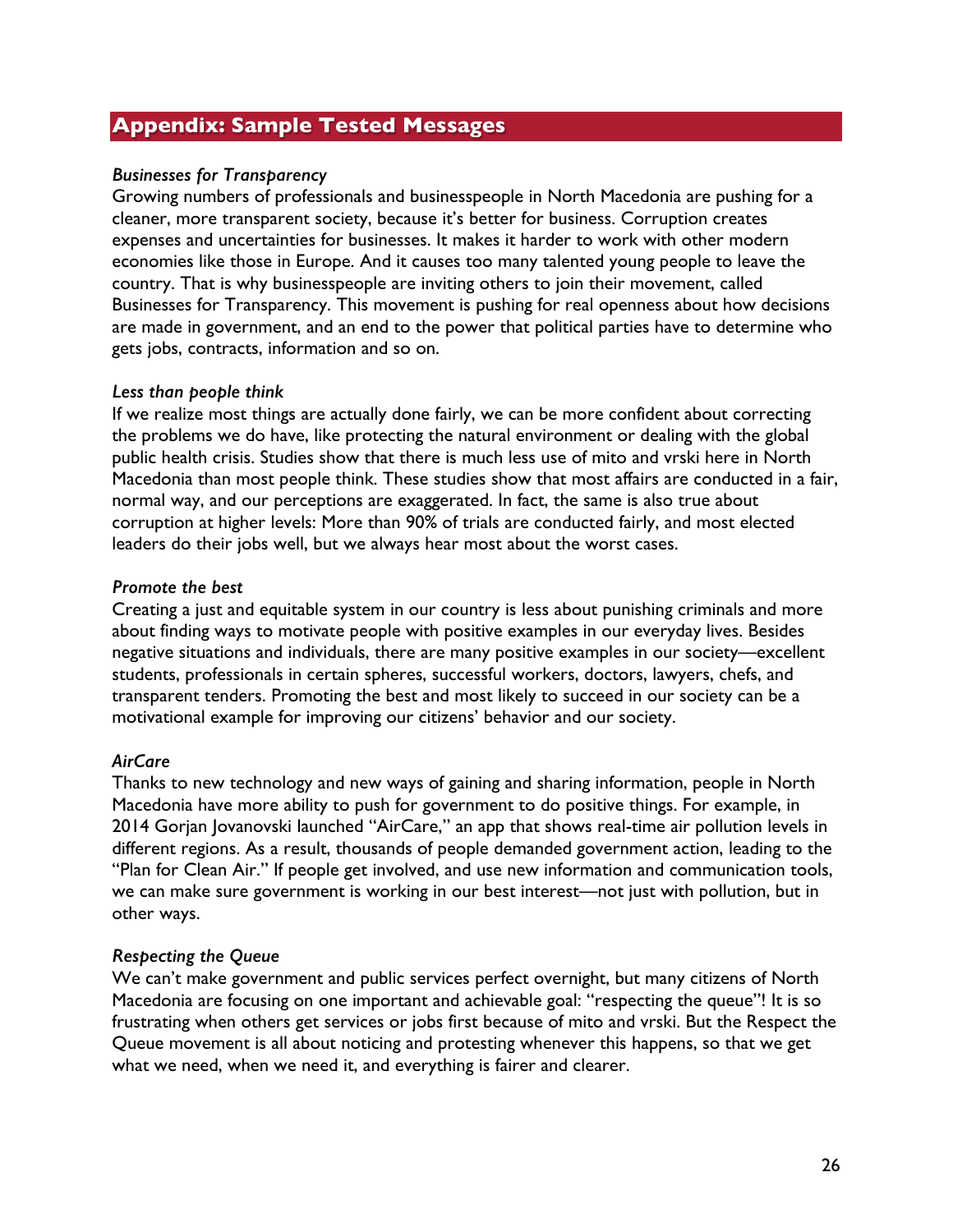#### *You are the Minister 1*

"If you were the Minister" is a new way to push for change in educational institutions. When hundreds of regular citizens share their thoughts and ideas on an institution's website about how to make things better and fairer, it becomes hard for officials to ignore that and keep the same old ways. When a thousand citizens propose that students should have fair standardized exams or a hotline to report problems of unfair vrski or mito, then such things will come to be. Change can happen if we decide we are in charge and demand that our schools and universities take the steps they should.

#### *You are the Minister 2 (thought exercise)*

Imagine that you are the Minister of Education and you wanted to make sure that students were evaluated based on merit rather than vrski, what kinds of things might you do?

### *Try again*

The people of North Macedonia tried to tackle corruption (through the recent demonstrations, SPO, etc.) and failed to change things. We need to learn from that and try again.

### *Electrification*

Electrification and road-building were huge steps toward bringing the Balkans into the modern world. The next step in modernization is to move away from mito/vrski/rackets and toward systems and procedures that work properly, efficiently and fairly.

#### *Fair Service Pins*

What would you think if you heard that some younger public workers are starting to wear pins that say Fair Service? They believe civil service is an honorable duty, and want everyone to know that they don't engage in mito and vrski, because these do not benefit the general public. They don't want their own reputations hurt by taking part in it. And they invite their colleagues to join them. What's your reaction to hearing about that?

#### *Fair Treatment Awards*

One of the simplest things we could do to move our country forward would be to make health care more fair and transparent. We can't change everything about mito and vrski, but we can make sure every patient gets fair treatment when they need it. A group of North Macedonian citizens is giving out a Fair Treatment award to doctors and clinics who are known for treating all patients well and equally.

#### *Rewarding Merit*

Corruption is less about punishing criminals and more about finding ways to make sure that what gets rewarded is the most promising student, the best doctor or nurse, the best governmental plan, and the best, most sensible tender/contract. What ways could we do that?

### *Exposing Party Connections*

Most of us in our country are tired of political parties interfering in who gets what job, who gets into the university, etc. So there is a new movement gaining momentum, to make public any time someone is hired or fired because of party connections. The more people who actively join in, the bigger the difference we can make.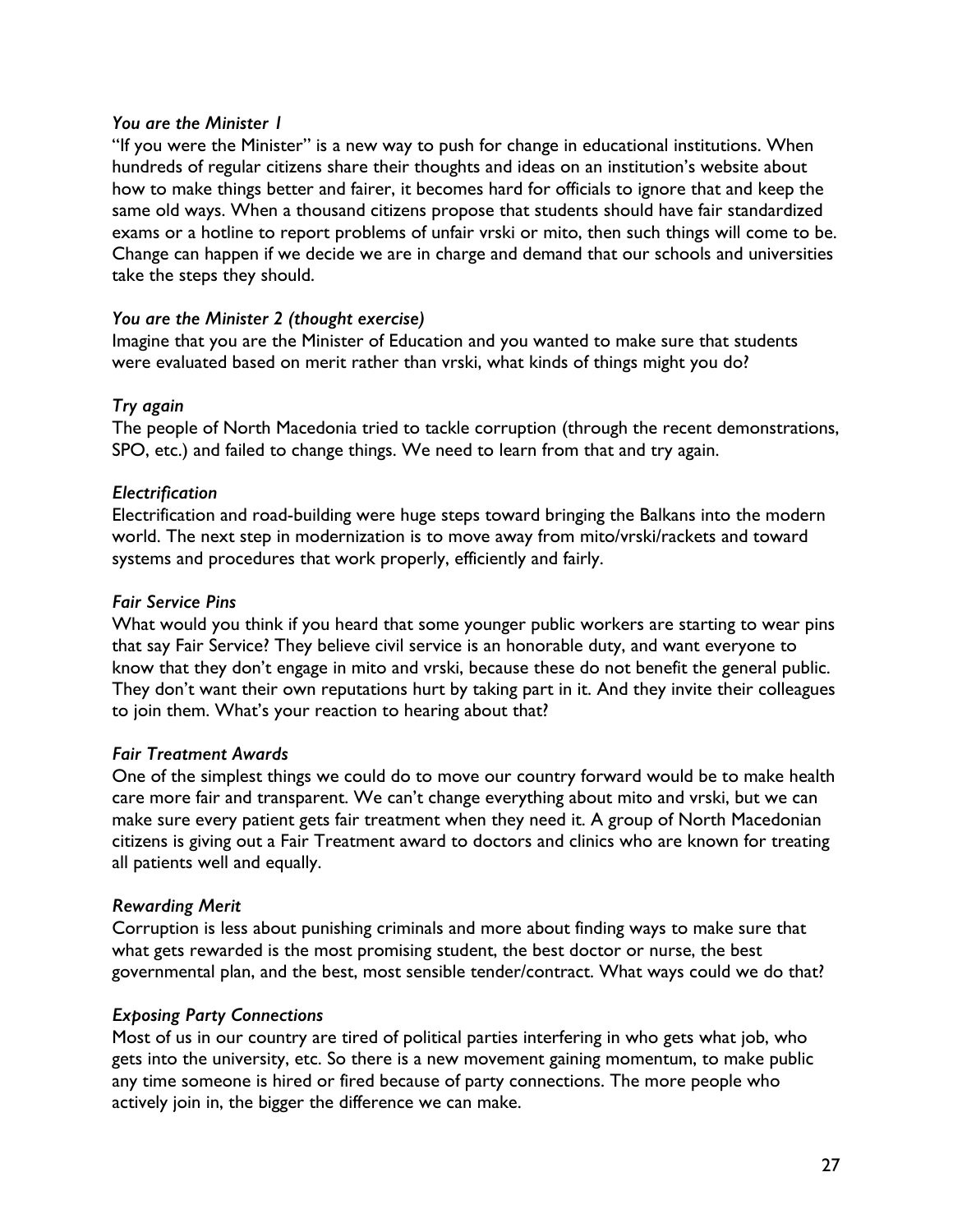#### *Business Allies*

Growing numbers of professionals and businesspeople in North Macedonia are pushing for a cleaner more transparent society, because it's better for business. And they invite regular people to join their movement. Corruption creates expenses and uncertainties, and causes too many talented young people to leave the country. The new movement called Businesses for Transparency is pushing for real openness about how decisions are made in government, and an end to the power that political parties have to determine who gets jobs, contracts, information and so on.

### *Talent Drain*

Experts say the best way to keep talented young people from leaving the country is to stop behaviors that are ruining our schools, our services and trust in our government. Right now, many young people want to go to other countries where they can succeed fairly through hard work and talent—not mito and vrski.

### *Old Way*

More and more young people in our country are calling corruption the Old Way. Mito, vrski, and corrupt politicians is the way past generations lived and worked, but North Macedonia is joining the modern world thanks to new generations, and fair, transparent ways of doing things—from getting grades to seeing a doctor to getting a job.

### *Honeyland*

The star of "Honeyland," Atidze, is well known for her golden rule, "Half for me, half for you," the equation to a sustainable and fair life shared with nature. What is amazing is how many people in North Macedonia were touched by this rule and the hope for this sincerity to be recognized globally. People here want to showcase their principles of justice and equality. When people act both for their interests AND the interests of society, we have a country that can flourish. That's why citizens of North Macedonia are losing patience for public officials and parties that try to take all for themselves. It is not sustainable and a country cannot survive that way. "Honeyland" should be a reminder to us that there is a little Atidze in all of us.

### *Damaging Psychologically*

We need to stop corruption now, not just because it is expensive and inefficient, but because it is damaging the psychological well-being of the country and especially our young people. Navigating corruption is stressful, depressing and frustrating, and teaches people not to think about or believe in the common good. Are we supposed to teach our children to take part in a system that we know is wrong? In countries where corruption is rare, people have more peace of mind and young people can focus on what they should be focusing on.

#### *Rules and Systems*

Countries that have succeeded at fighting corruption haven't succeeded because they made their officials less greedy or more public minded. They did it by making the rules transparent and then enforcing those rules. You can't stop corruption by reaching into the hearts of politicians, but you can create systems that work—for example, when regular people as well as honest officials can report acts of corruption, when bad officials suffer consequences and good